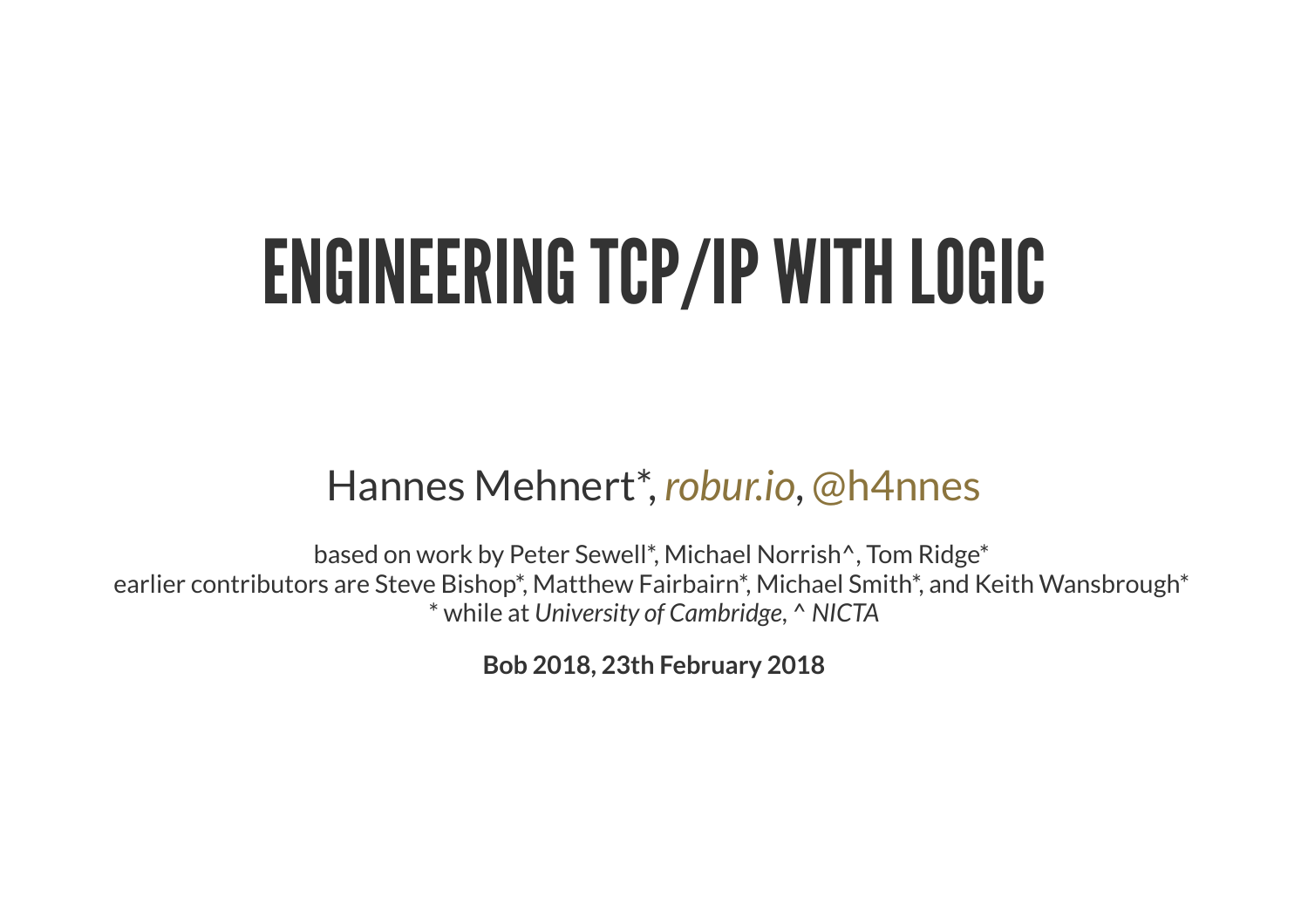## ABOUT ME

- Programmer (Turbo Pascal, C, Perl, Haskell, Dylan, Visual Basic, Python, C++, Java, Scala, Common Lisp, Coq, Idris, Emacs Lisp, JavaScript, Agda, OCaml)
- FreeBSD since 4.5 (2002), some Linux
- $\bullet$  PhD in mechanised verification of the correctness of Java programs (using separation logic) at ITU Copenhagen
- PostDoc at University of Cambridge with Peter Sewell
- MirageOS (see Bob 2015 keynote) core team member
- Since 2018 non-profit robur.io to put MirageOS into production
- Looking for funding and contracts!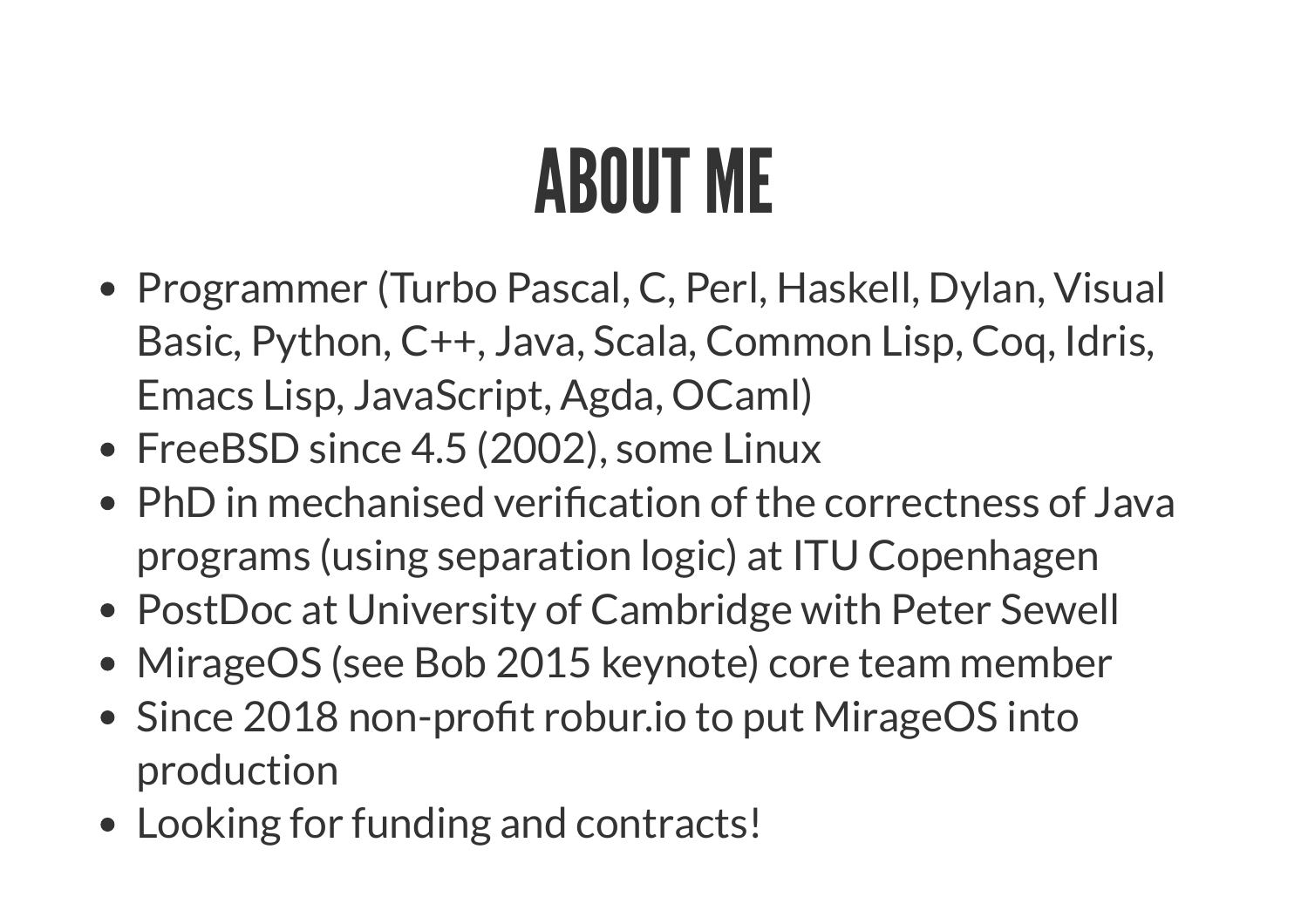### NETWORK PROGRAMMING

- Variety of protocols (IP, ICMP, UDP, TCP etc)
- Features: concurrency, packet loss, host failure, timeouts
- Sockets API
- Described in RFCs using informal prose and pseudocode
- Ambiguous and incomplete descriptions
- Protocols are hard to design and implement correctly
- Testing conformance against the standards is challenging
- Many obscure corner cases and failure semantics requires considerable expertise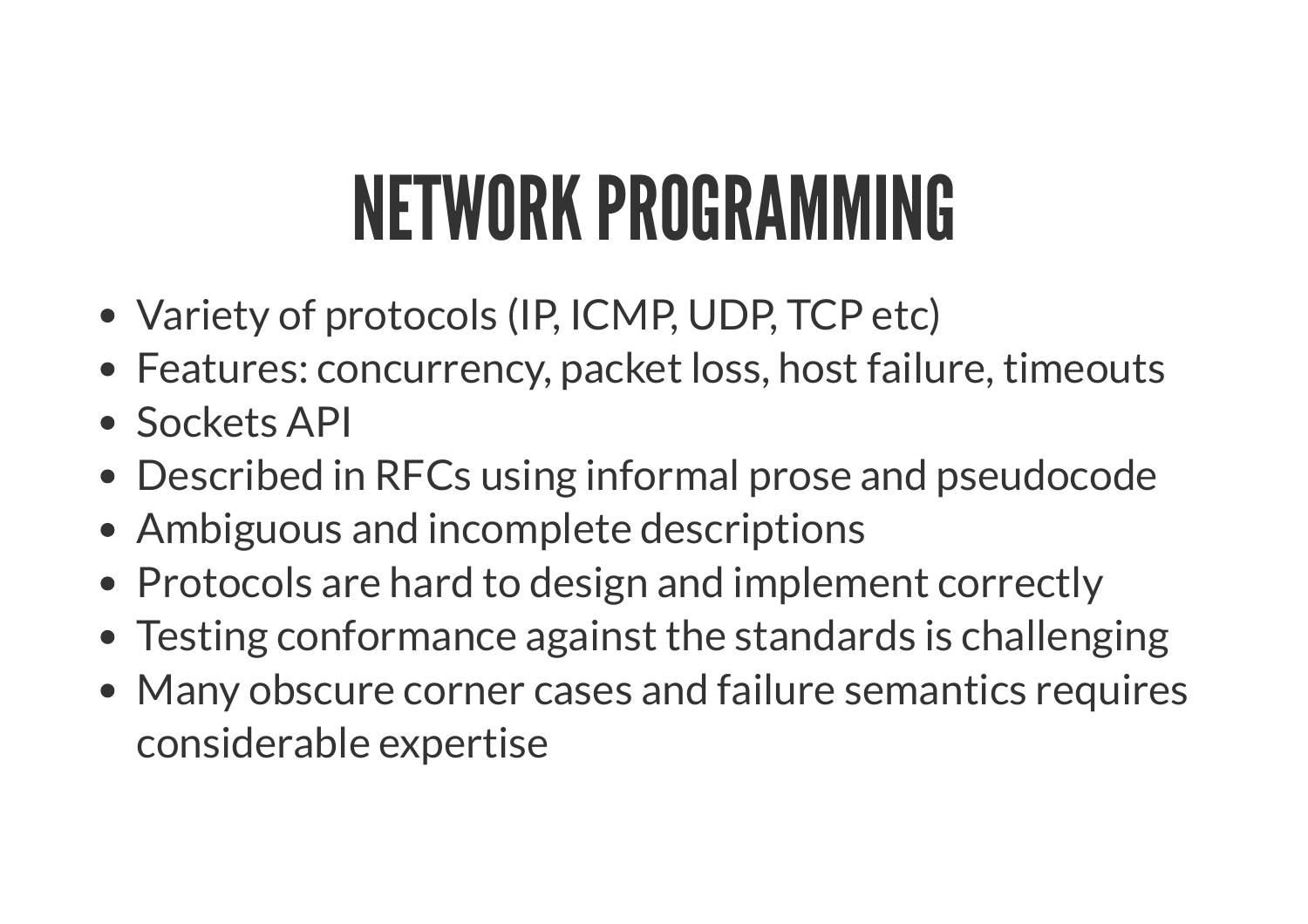### TCP/IP

| <b>OSI Model</b><br>Layers |                                     | TCP/IP<br>Protocol<br><b>Architecture</b><br>Layers |  | <b>TCP/IP Protocol</b><br>Suite                           |  |  |            |      |        |  |
|----------------------------|-------------------------------------|-----------------------------------------------------|--|-----------------------------------------------------------|--|--|------------|------|--------|--|
| Application<br>Layer       |                                     | Application<br>Layer                                |  |                                                           |  |  |            |      |        |  |
| Presentation<br>Layer      |                                     |                                                     |  | Telnet  FTP  SMTP                                         |  |  | <b>DNS</b> | RIP. | ISNMPI |  |
| Session<br>Layer           |                                     |                                                     |  |                                                           |  |  |            |      |        |  |
| Transport<br>Layer         | Host-to-Hostl<br>Transport<br>Layer |                                                     |  | <b>TCP</b>                                                |  |  | <b>UDP</b> |      |        |  |
| Network<br>Layer           |                                     | Internet<br>Layer                                   |  | IGMP ICMP<br>IP<br><b>ARP</b>                             |  |  |            |      |        |  |
| Data-Link<br>Layer         |                                     | Network<br>Interface                                |  | Token<br>Frame<br>Ethernet<br><b>ATM</b><br>Relay<br>Ring |  |  |            |      |        |  |
| Physical<br>Layer          |                                     | Layer                                               |  |                                                           |  |  |            |      |        |  |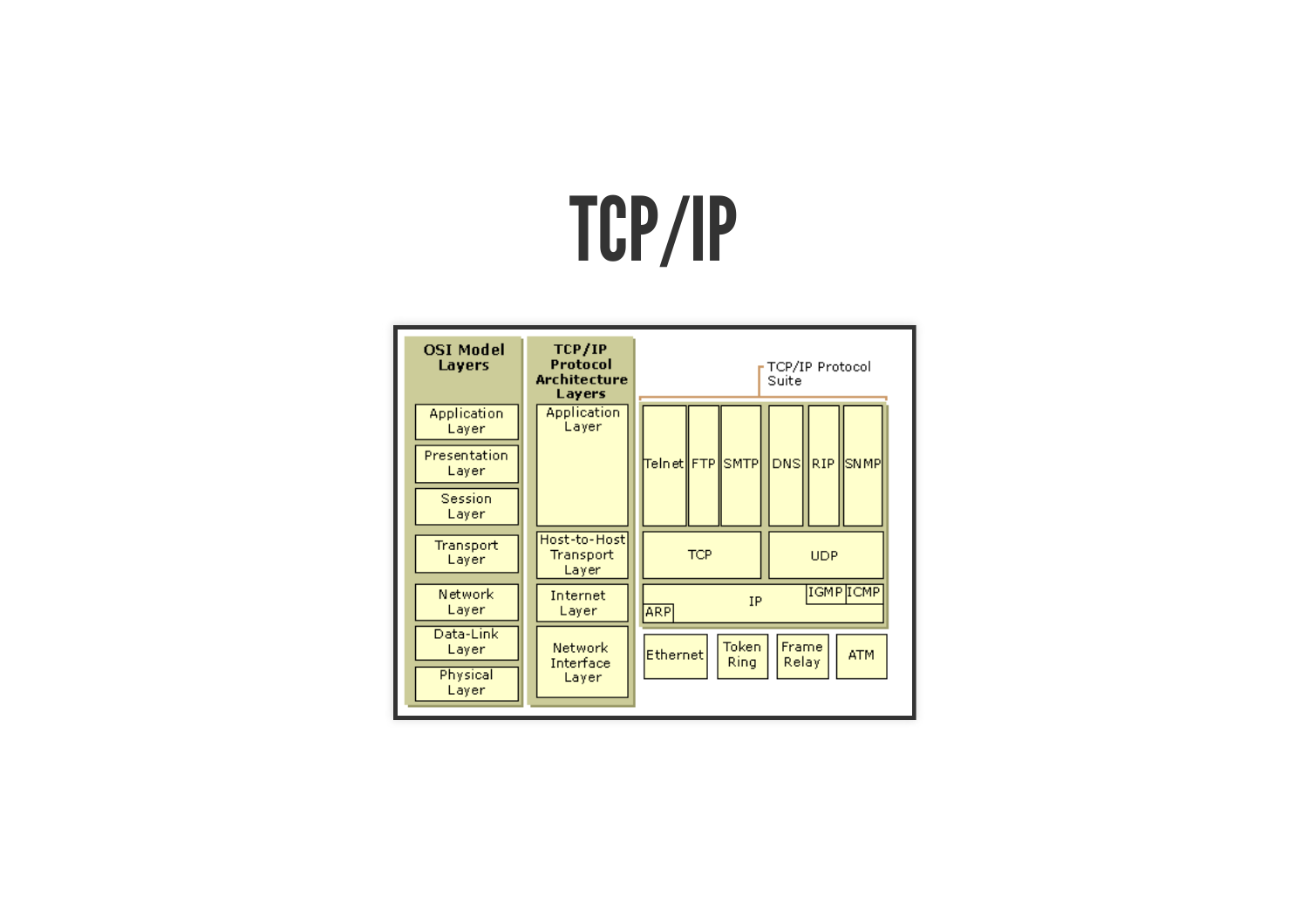## WHAT IS TCP/IP?

- Main protocol suite used for the Internet
- Internet Protocol (IP) RFC 760, Jan 80 later RFC 791, Sep 81
	- connectionless, best-effort for packet-switched networks
- Internet Control Message Protocol (ICMP) RFC 792, Sep 81
	- **EX EXECUTE:** error messages and organisational information
- User Datagram Protocol (UDP) RFC 768, Aug 80 ■ connectionless, unreliable, integrity for messages
- Transmission Control Protocol (TCP) RFC 793, Sep 81
	- reliable ordered error-checked delivery of byte streams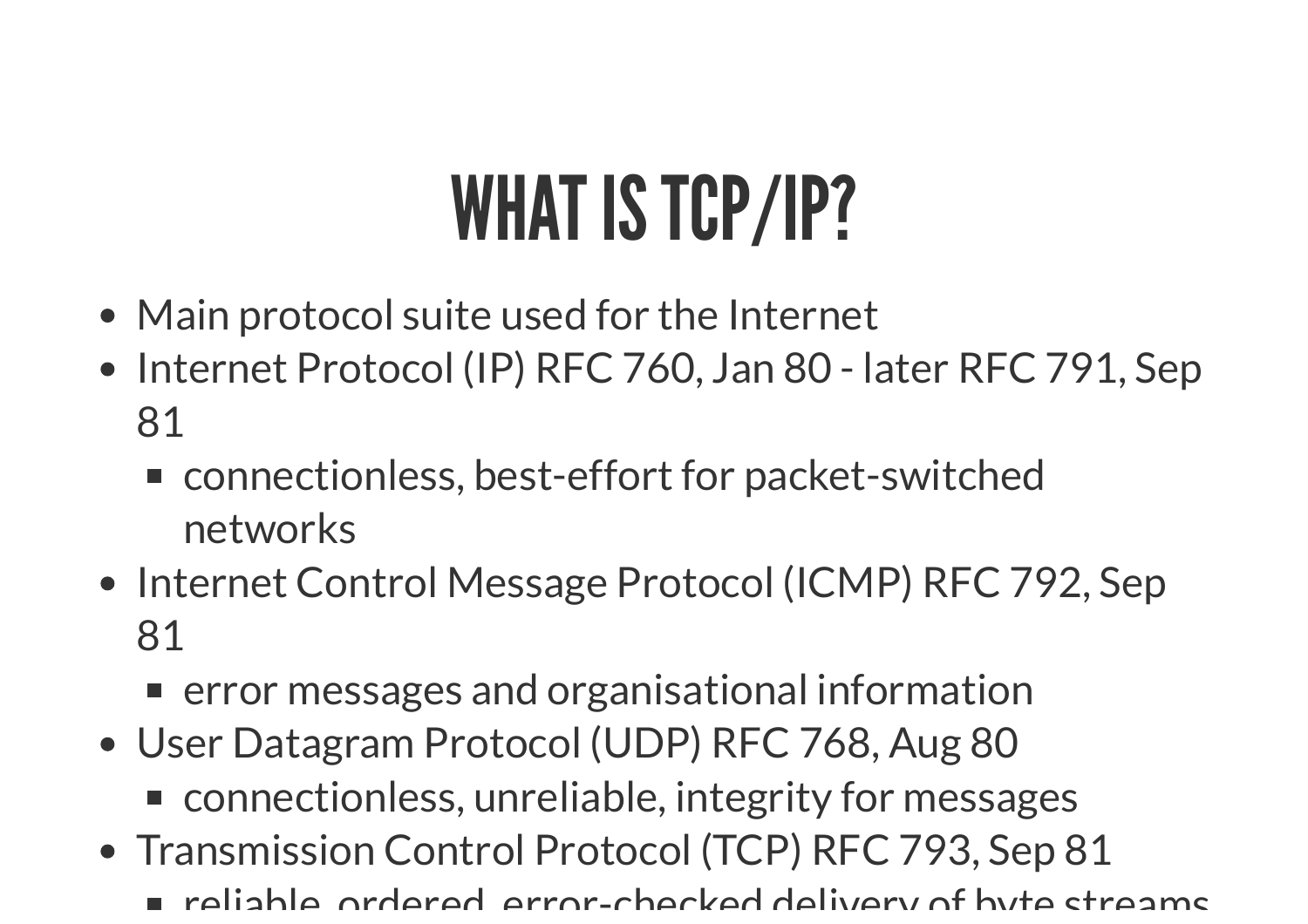reliable, ordered, error checked delivery of byte streams

### WHAT IS TCP?

- Sockets API: socket, bind, listen, accept, listen, connect, send, receive, shutdown, close
- Segments transmitted via Ethernet
- Connection setup and teardown
- Retransmission of lost segments
- Window size controls congestion
- Window is negotiated continuously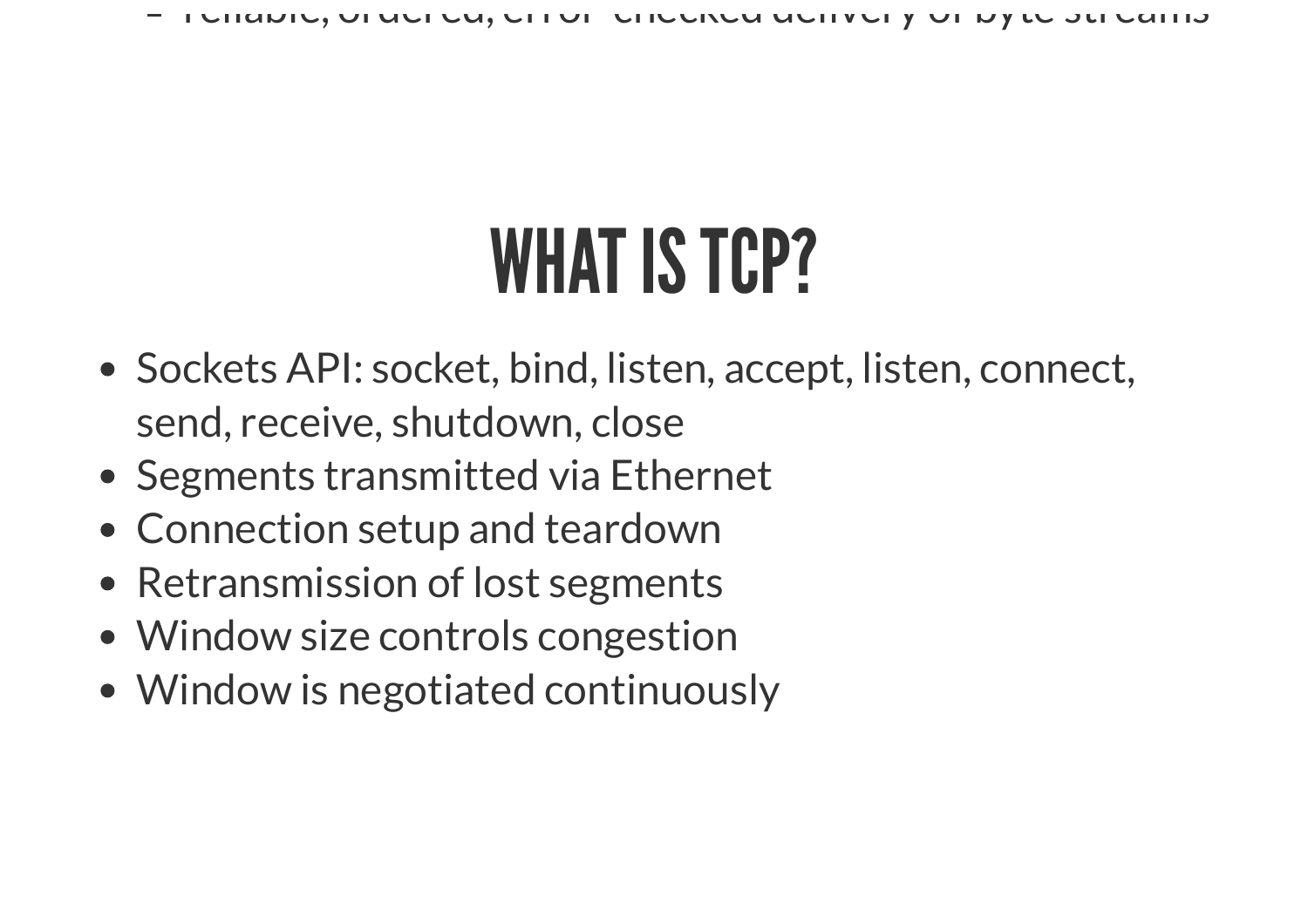#### **TCP STATE MACHINE**

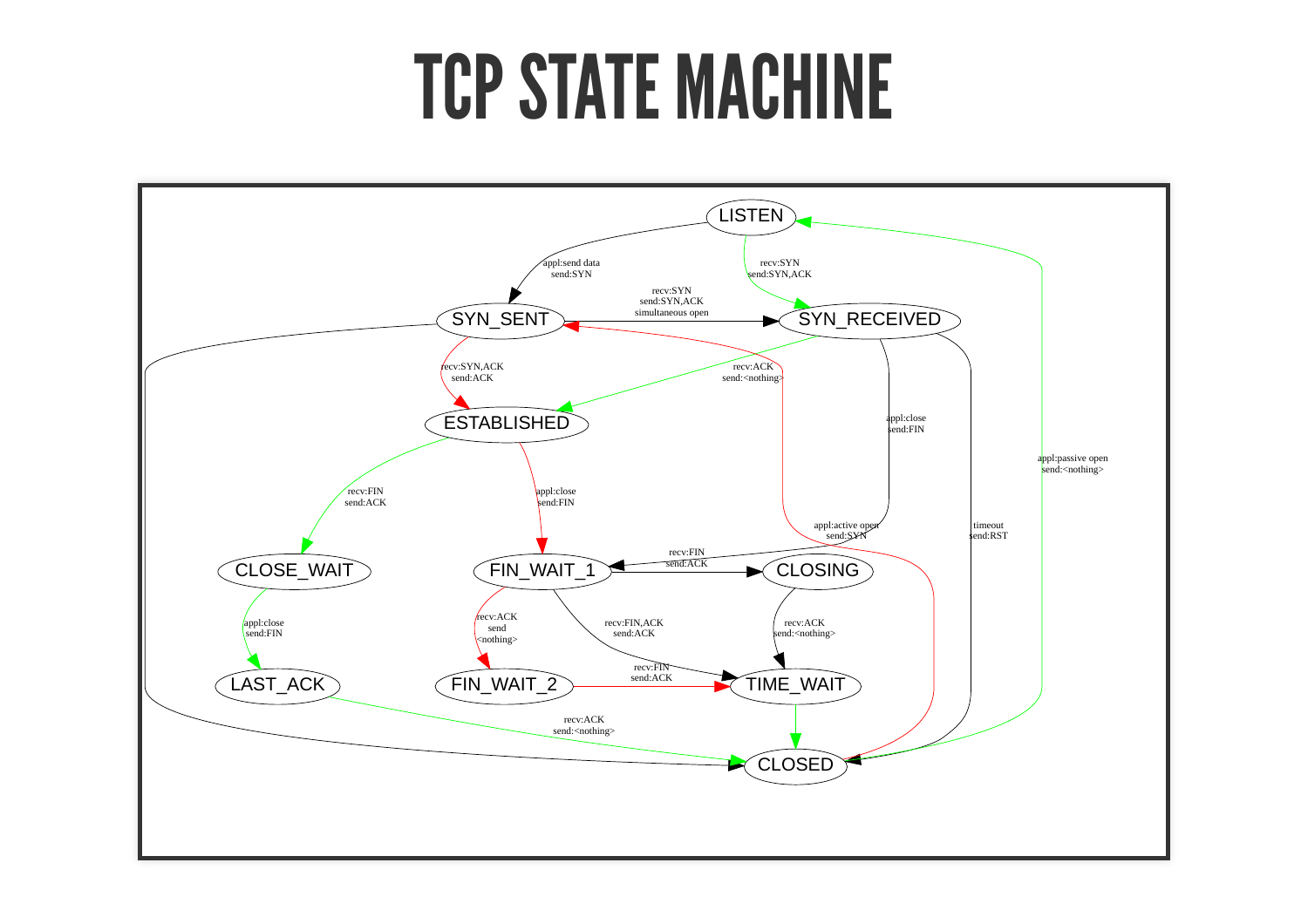### **IMPLEMENTATION ISSUES**

- "Mystery of hanging S3 downloads" , "The many ways of handling TCP RST packets" <https://www.snellman.net/blog>
- Complex: described in dozens RFCs, complex state machine
- Extensible: TCP selective acknowledgement, TCP fast open, IPv6
- Security: everywhere
- Congestion control: loss vs delay, more bandwidth, shared medium (3G, wireless)
- Testing: huge test space (1200 bit TCP state + 190 bit per segment), try deployed stacks on the Internet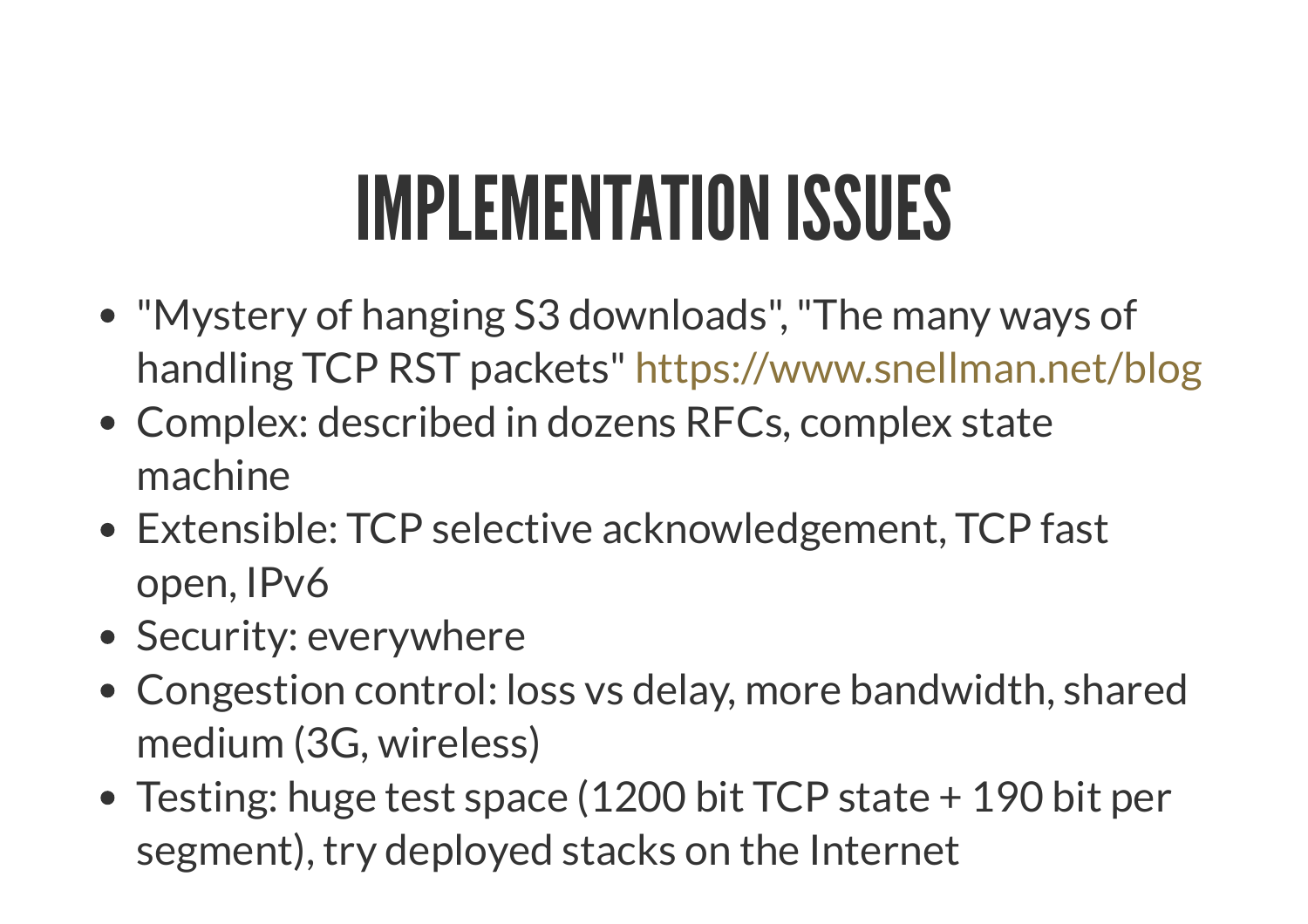## WHAT IS A BUG IN TCP/IP?

- May manifest as error in connection setup or teardown
- Or just introducing higher delay or less bandwidth (small windows)
- Interoperability with deployed stacks is crucial! Even if an RFC is violated
- Security: amplification, off-the-path attackers (blind window, LAND), DoS, common implementation pitfalls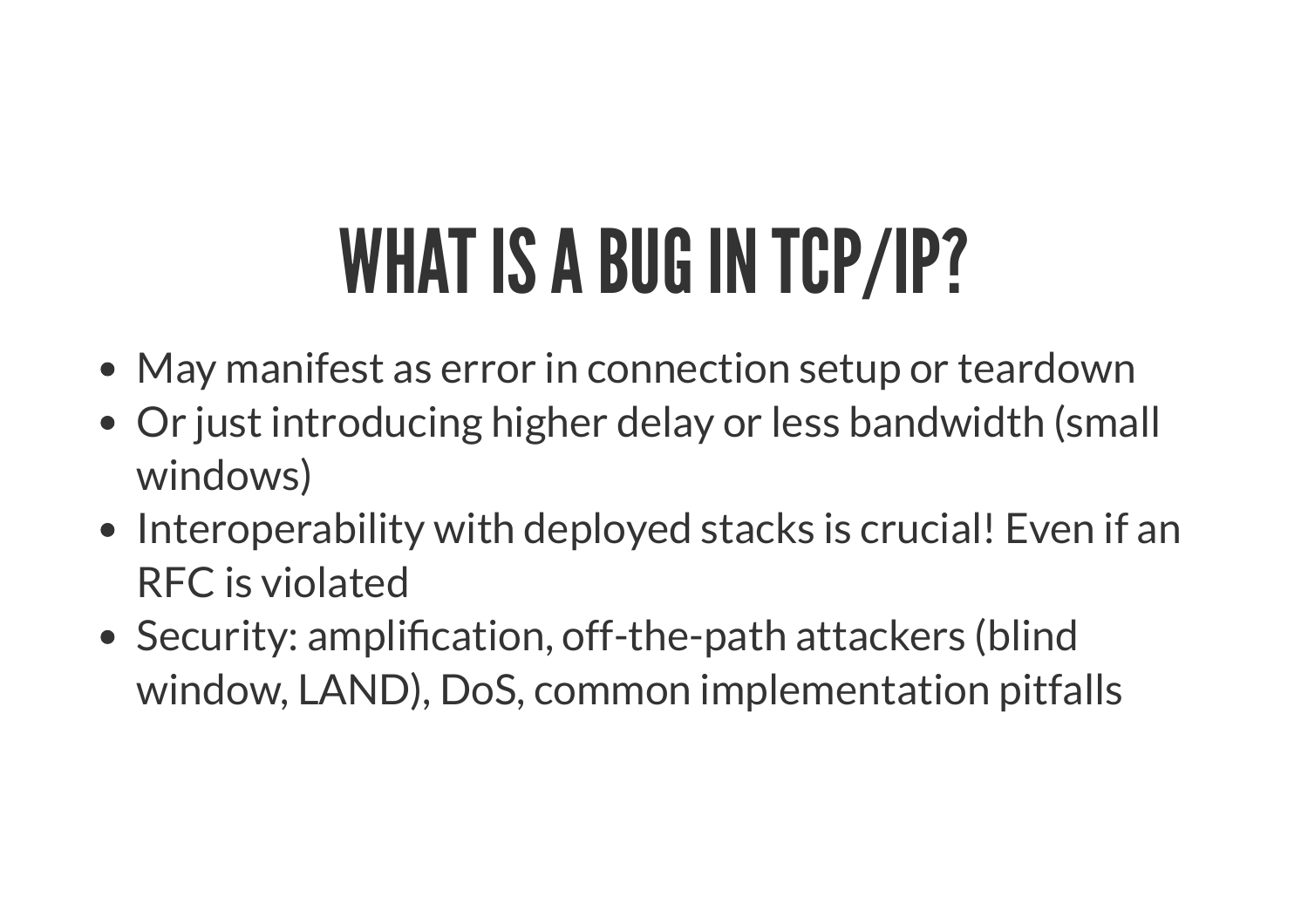## FORMAL METHODS TO THE RESCUE

- Clear, accessible to a broad community and easy to modify
- Unambiguous, characterising exactly what behaviour is specified
- Sufficiently loose, characterising exactly what is not specified
- Directly usable as a basis for conformance testing
- Validated by getting used as a test oracle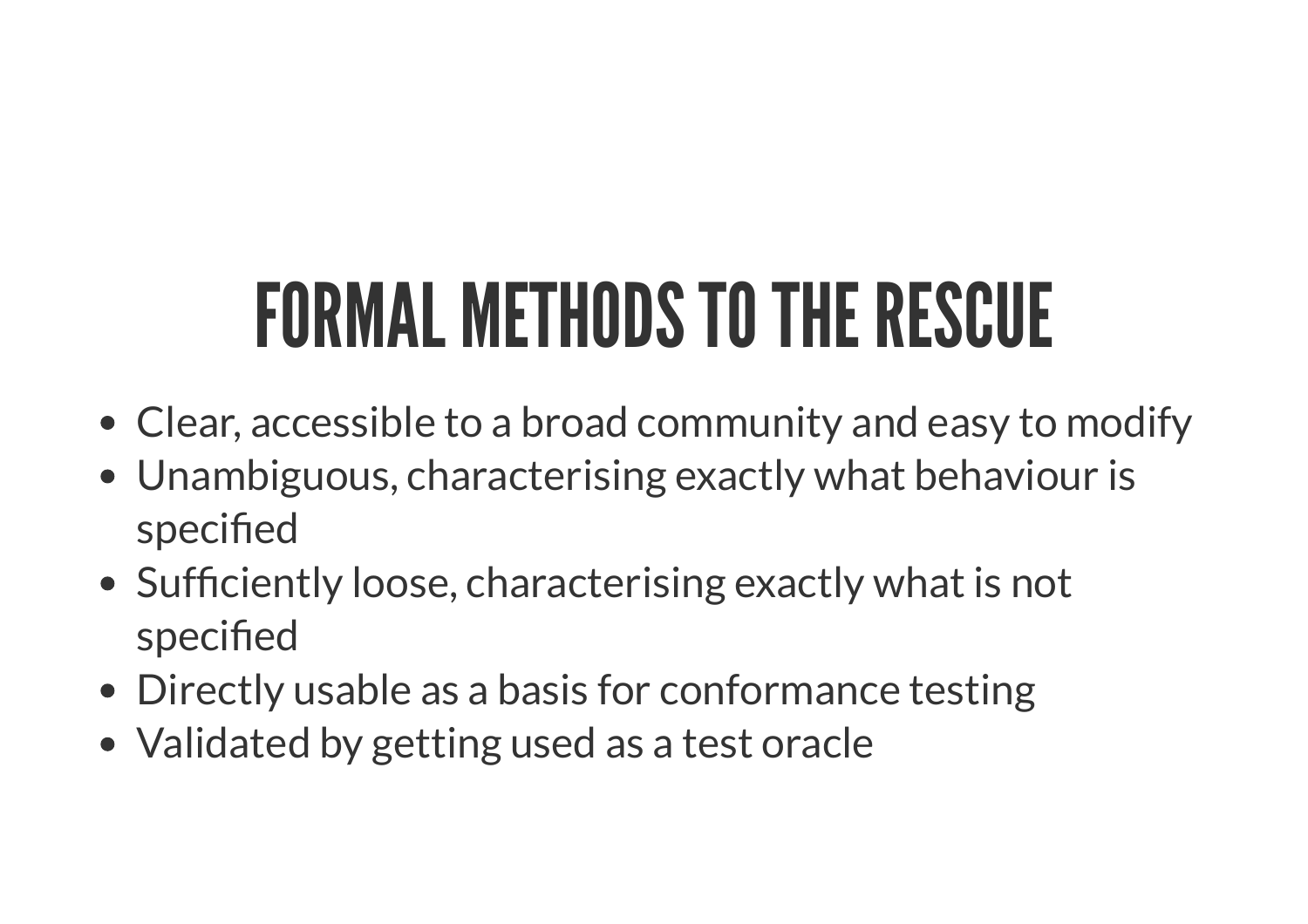## **HISTORY OF NETWORK SEMANTICS**

- Started as research project at University of Cambridge in 2000 (FreeBSD 4.6, Linux 2.4, ~9kloc HOL and 17kloc comments)
- UDP Calculus: Rigorous Semantics for Real Networking (TACS 2001)
- Rigorous specification and conformance testing techniques for network protocols, as applied to TCP, UDP, and Sockets (SIGCOMM 2005)
- Engineering with Logic: HOL Specification and Symbolic-Evaluation Testing for TCP Implementations (POPL 2006)
- A rigorous approach to networking: TCP, from implementation to protocol to service (FM 2008)
- Engineering with Logic: Rigorous Test-Oracle Specification and Validation for TCD/ID and the Cockets ADI / IACM draft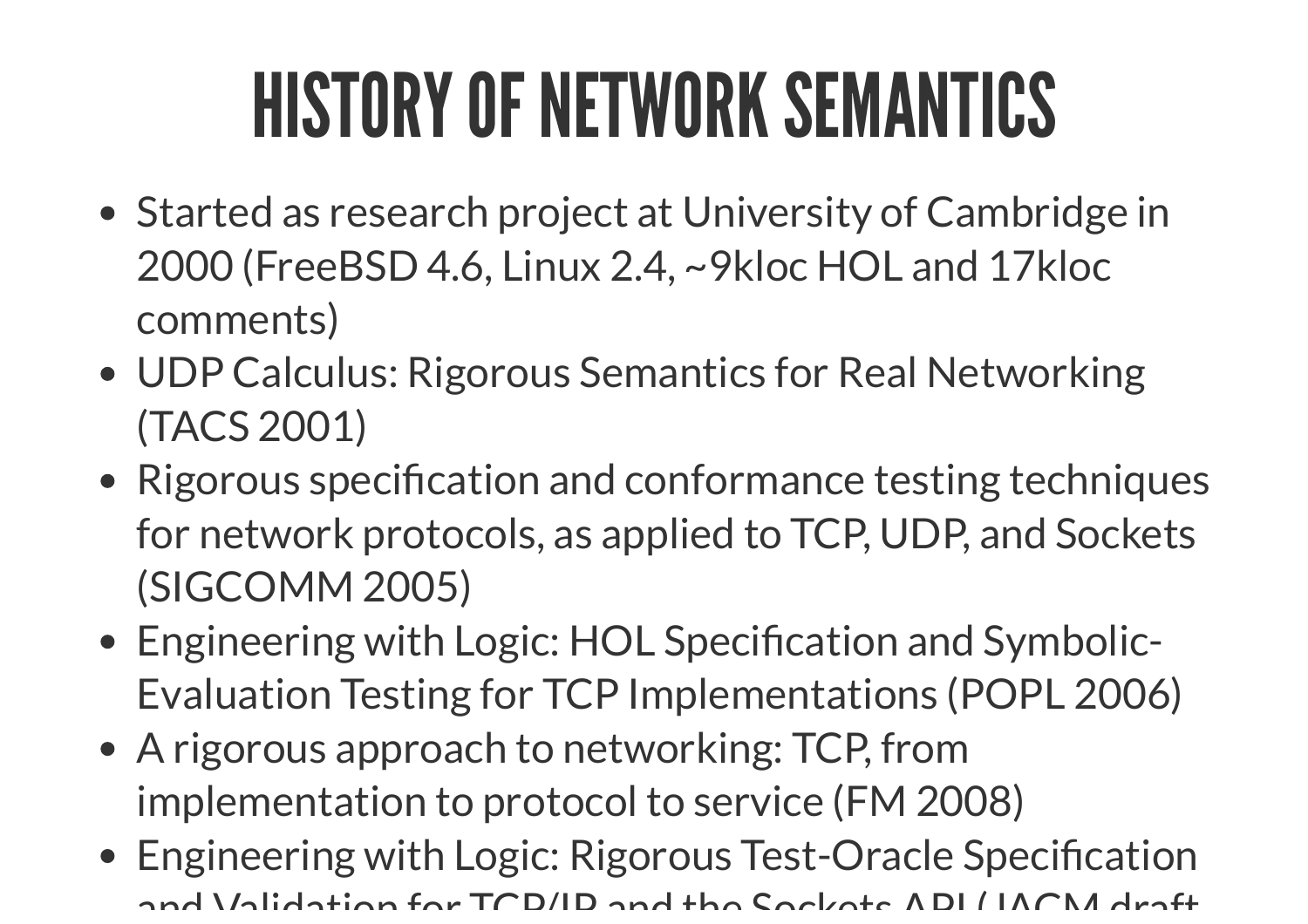and Vanuation for TCP/IP and the Sockets API (JACM draft Nov 2017)

- 11 person years of work, 386 pages specification
- Revival in 2016 with help from Michael Norrish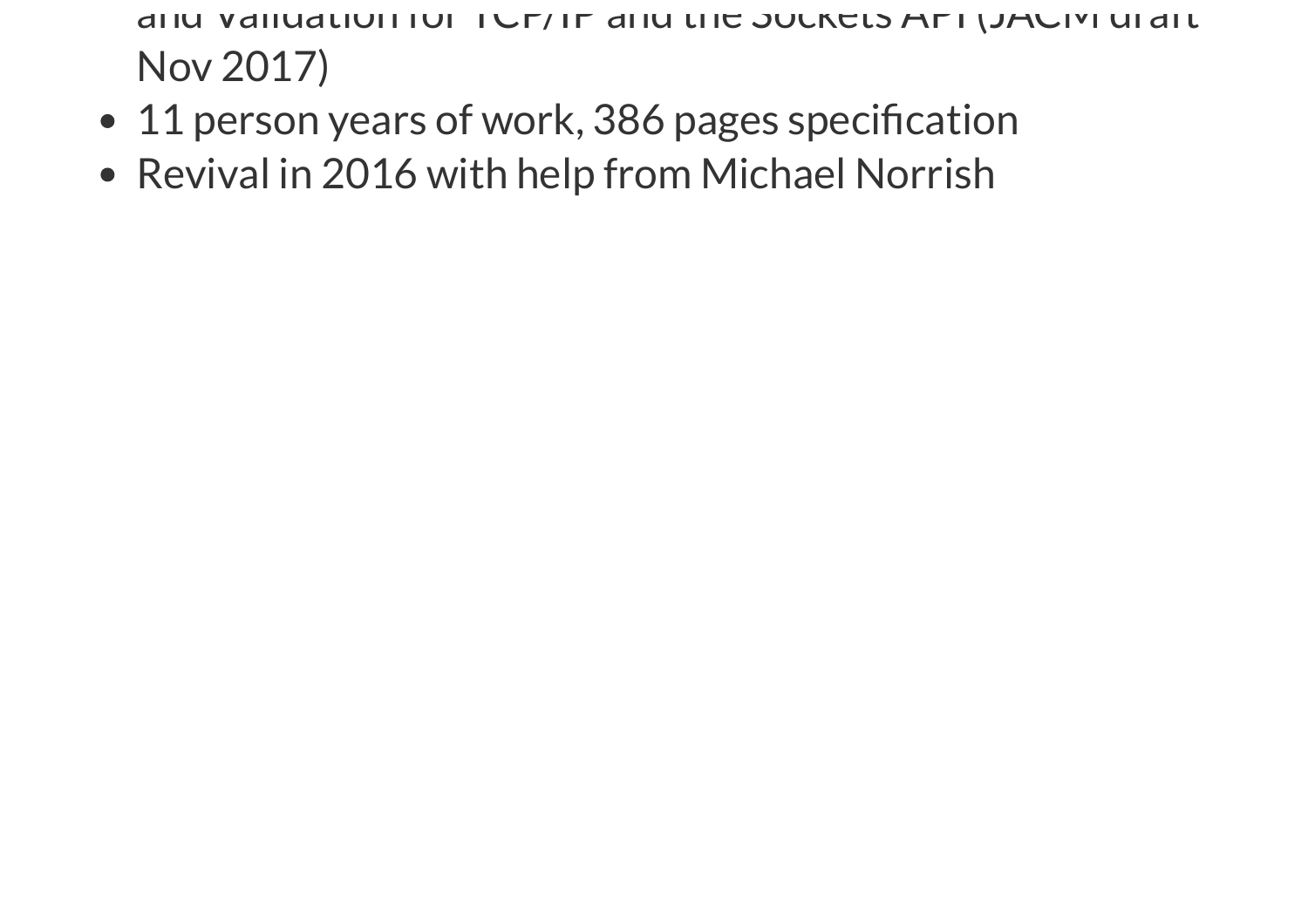## MODEL

- Developed in HOL4
- Label transition system
- Host state and label to new state
- Label: duration, segment send or received, state change
- Internal tau-transitions: arriving packet is not processed immediately, but put into queue
- Configuration parameters (sequence number, ..) via existentially quantified variables
- SML executable with backtracking to validate traces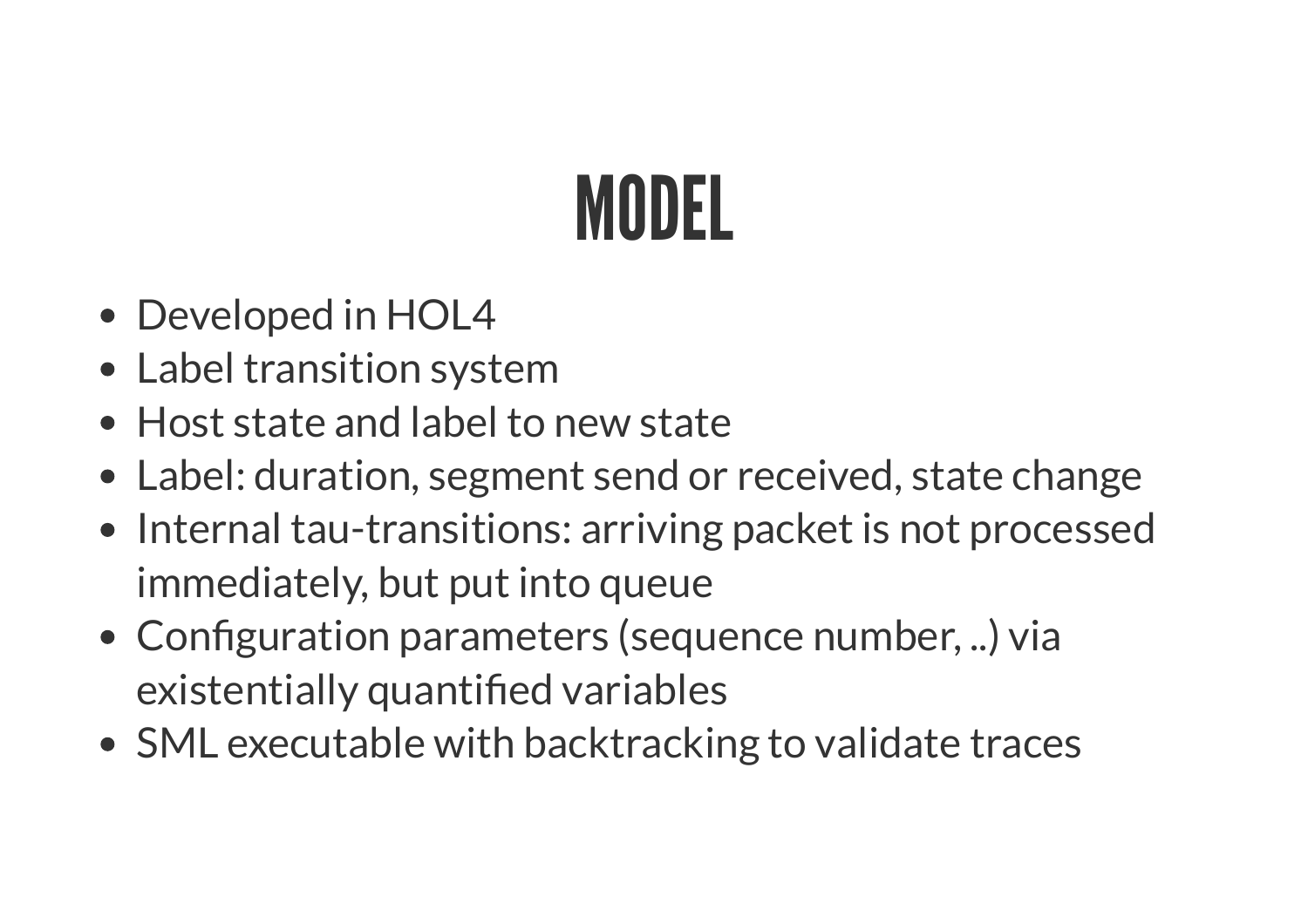#### EXAMPLE RULE: BIND \_ 5



#### **Variations**

| FreeBSD | This rule also applies if fd refers to a TCP socket which is either shut down |  |  |  |  |  |
|---------|-------------------------------------------------------------------------------|--|--|--|--|--|
|         | for writing or has its <i>bsd_cantconnect</i> flag set.                       |  |  |  |  |  |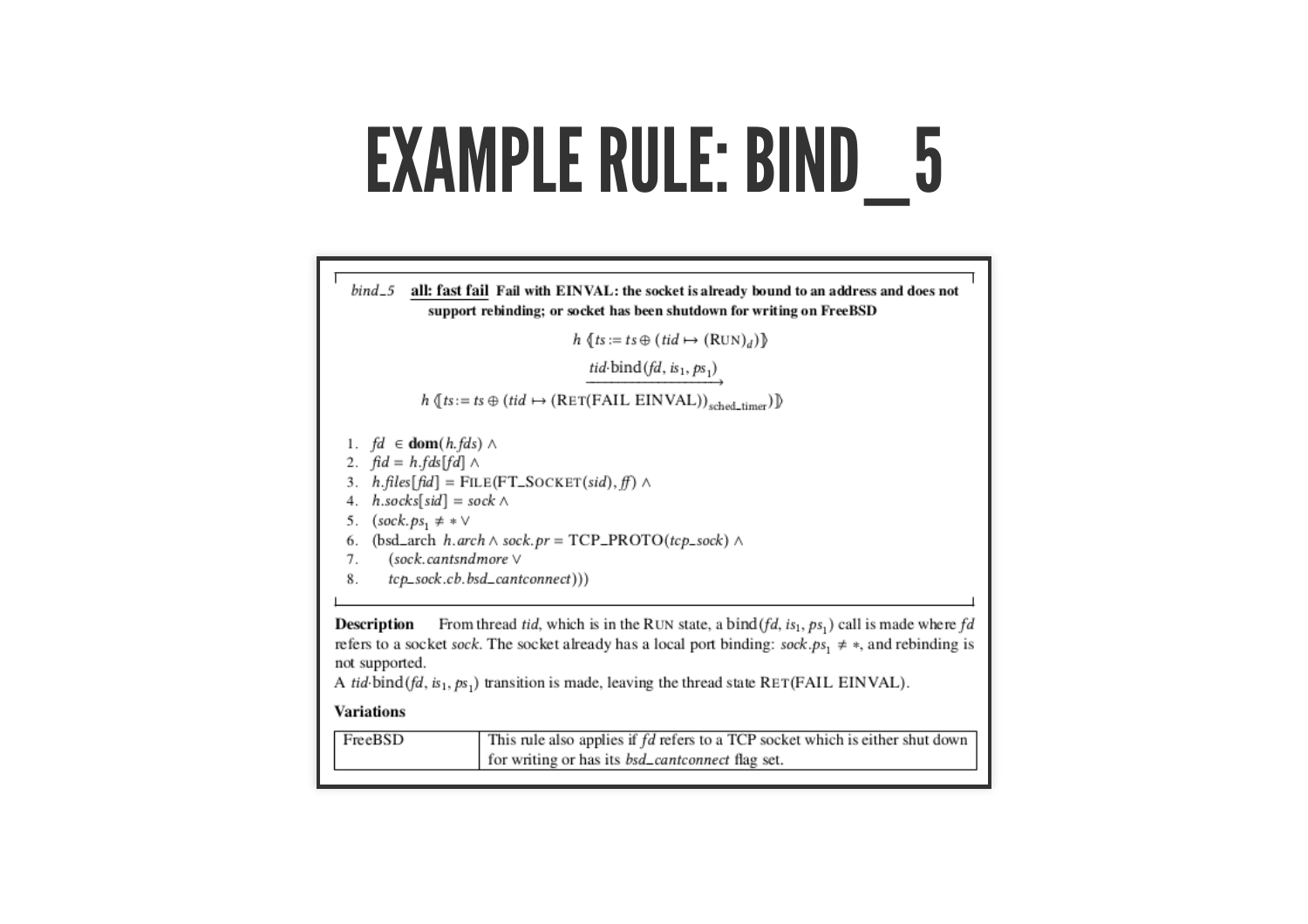### WHAT IS A TEST?

- Tthee autotest implemented in OCaml, ad-hoc, large rule coverage
- Now using packetdrill (2013), which does expect-based testing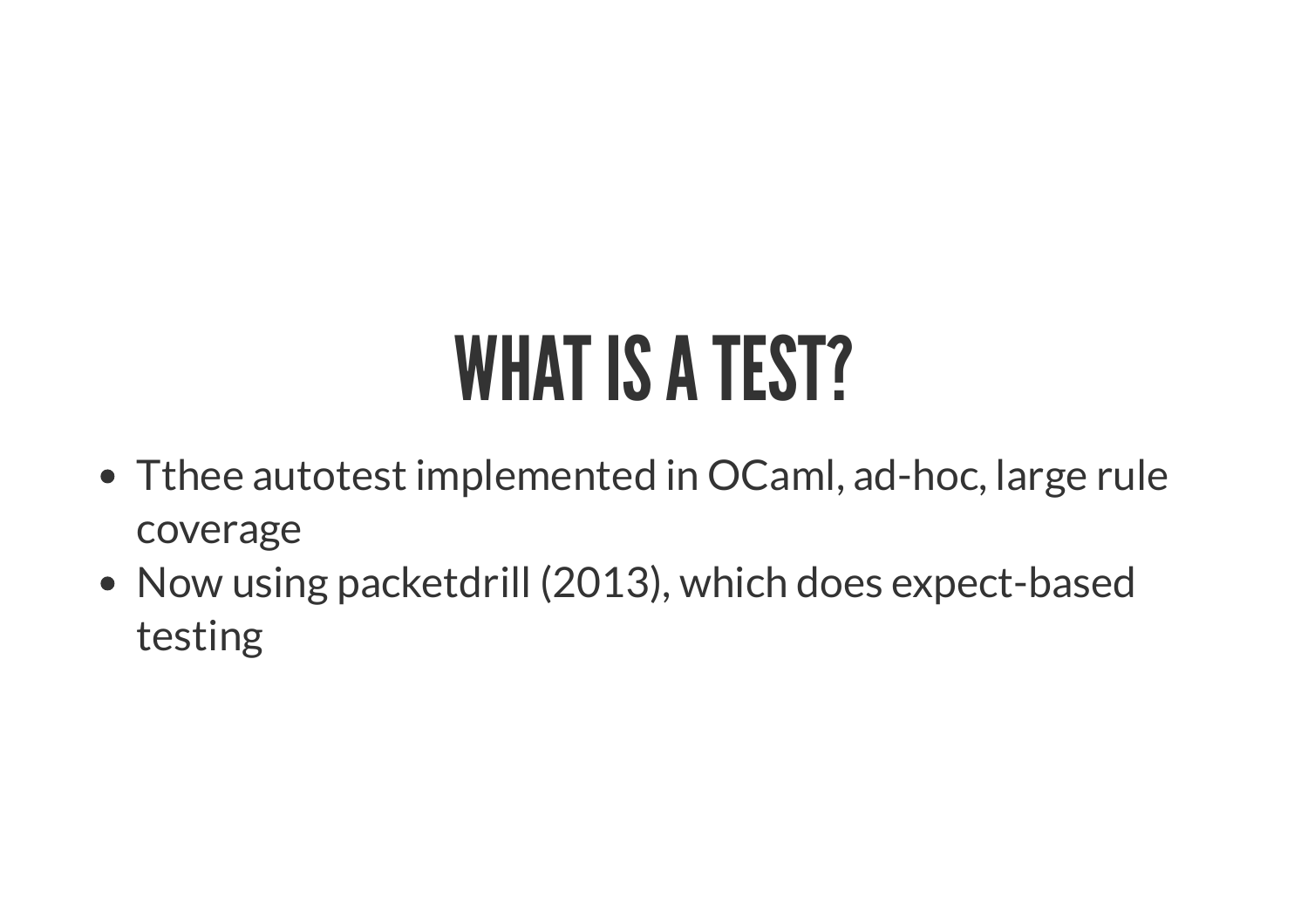#### RCV-SYN-WITHOUT-DATA-CLOSED-IPV4.PKT

```
0.00 socket(..., SOCK_STREAM, IPPROTO_TCP) = 3
+0.00 setsockopt(3, SOL_SOCKET, SO_DEBUG, [1], 4) = 0
+0.00 bind(3, ..., ...) = 0
+0.00 getsockopt(3, SOL_SOCKET, SO_RCVBUF, [65536], [4]) = 0
// Now it is in the CLOSED state.
+0.10 < S 17:17(0) win 32767
+0.00 > R. 0:0(0) ack 18 win 0
+0.00 \text{ close}(3) = 0
```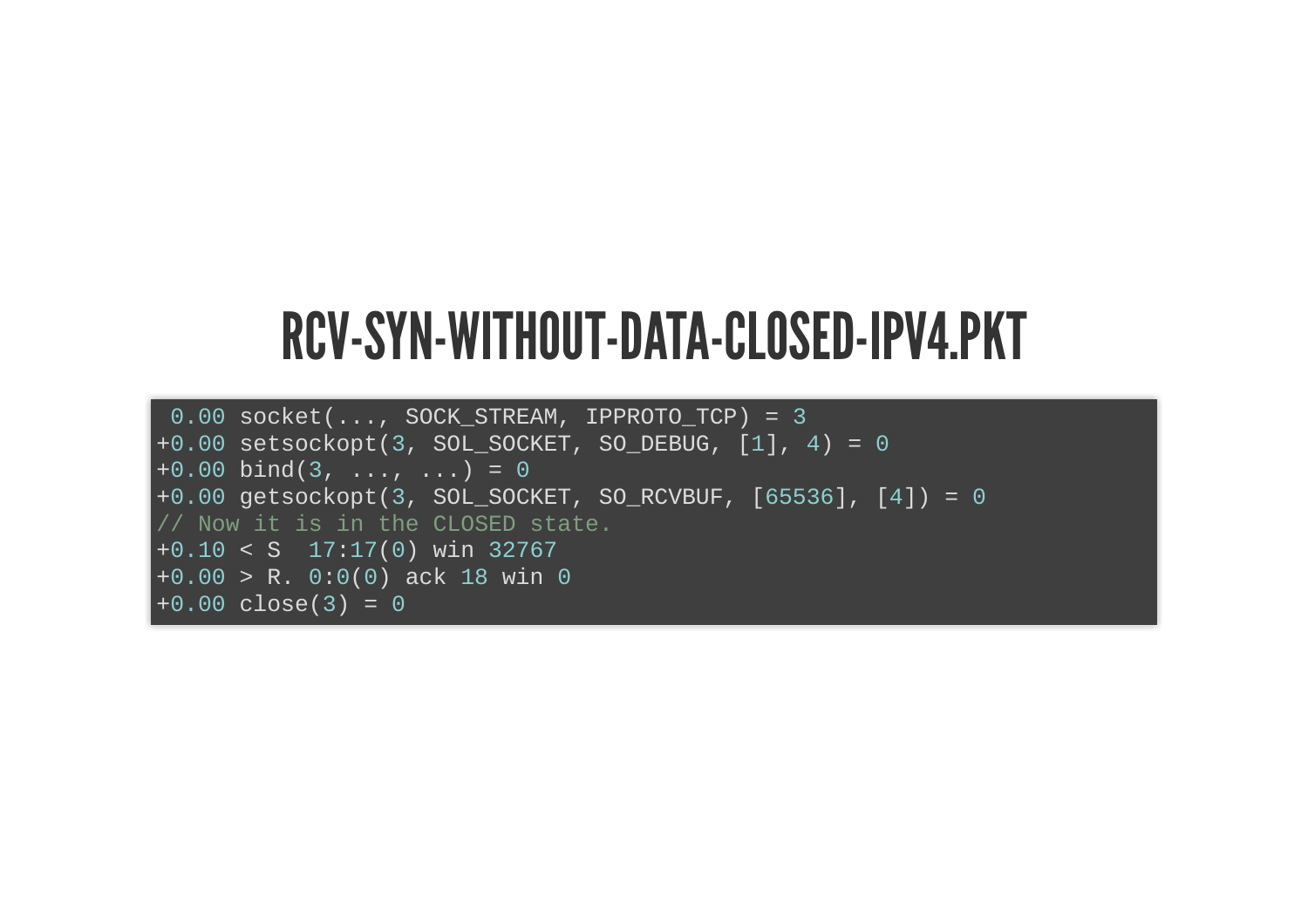#### WHAT IS A TRACE?

- Series of POSIX system calls or TCP fragments
- Possible injection of TCP fragments from remote host
- DTrace instrumenatation outputs a trace:
	- **Duration in ms**
	- Socket calls
	- TCP segments on wire
	- TCP control block structure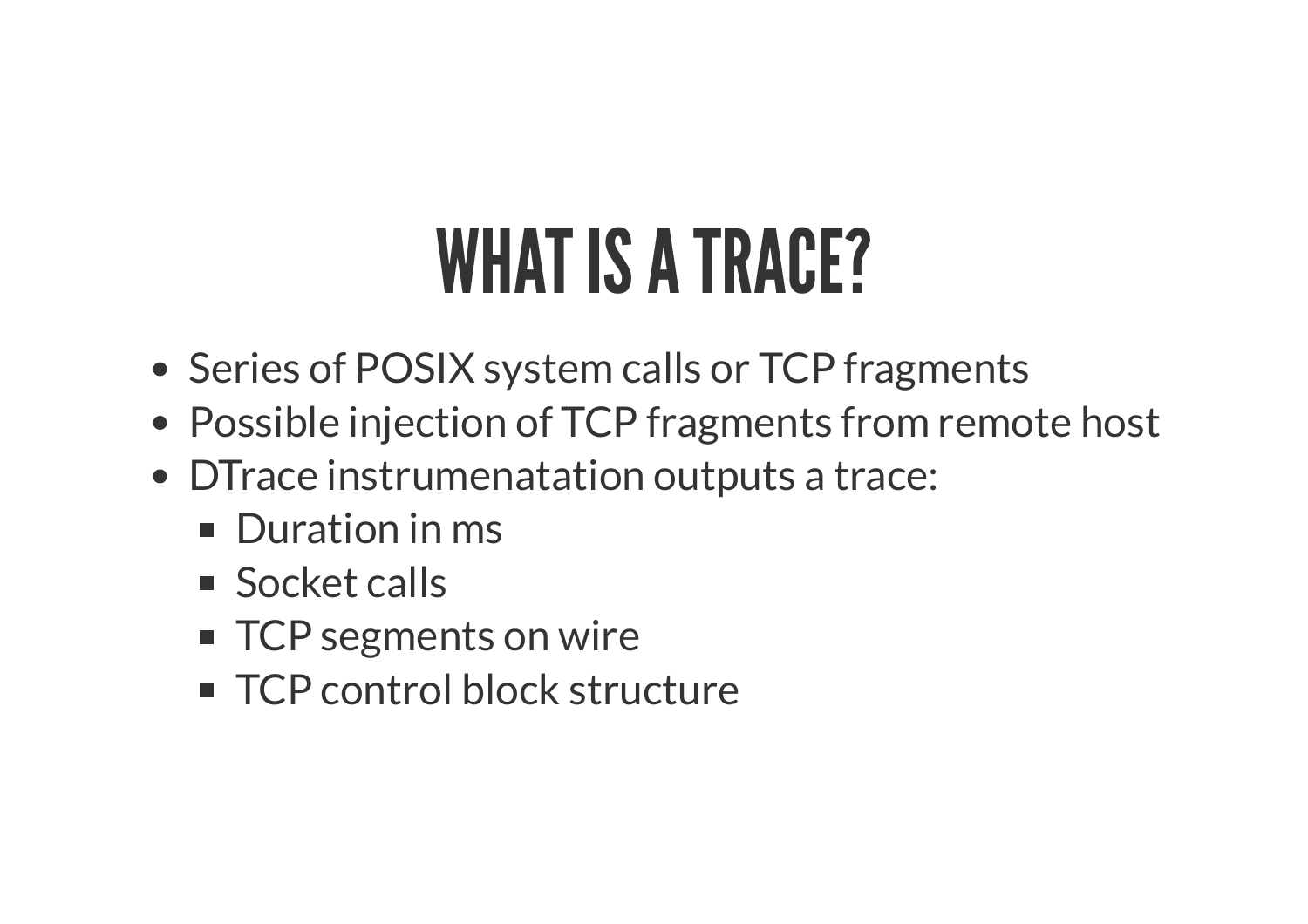#### HOLTCP.D (700 LINES)

```
\#define act execname == "packetdrill" && self->started == 1
int ts;
int step;
\#define dur()
  this->dur = timestamp - ts ;
  this->us = this->dur / 1000;
  this->s = this->us / 1000000; \
  this->us = this->us % 1000000; \
  ts = timestamp ;printf("(* Merge Index: %d *)\n"
, step); \
  step = step + 1 ;
  printf("Lh_epsilon(duration %d %06d);\n"
, this->s, this->us); \
  printf("(* Merge Index: %d *)\n"
, step); \
  step = step + 1 ;
```
syscall::socket:entry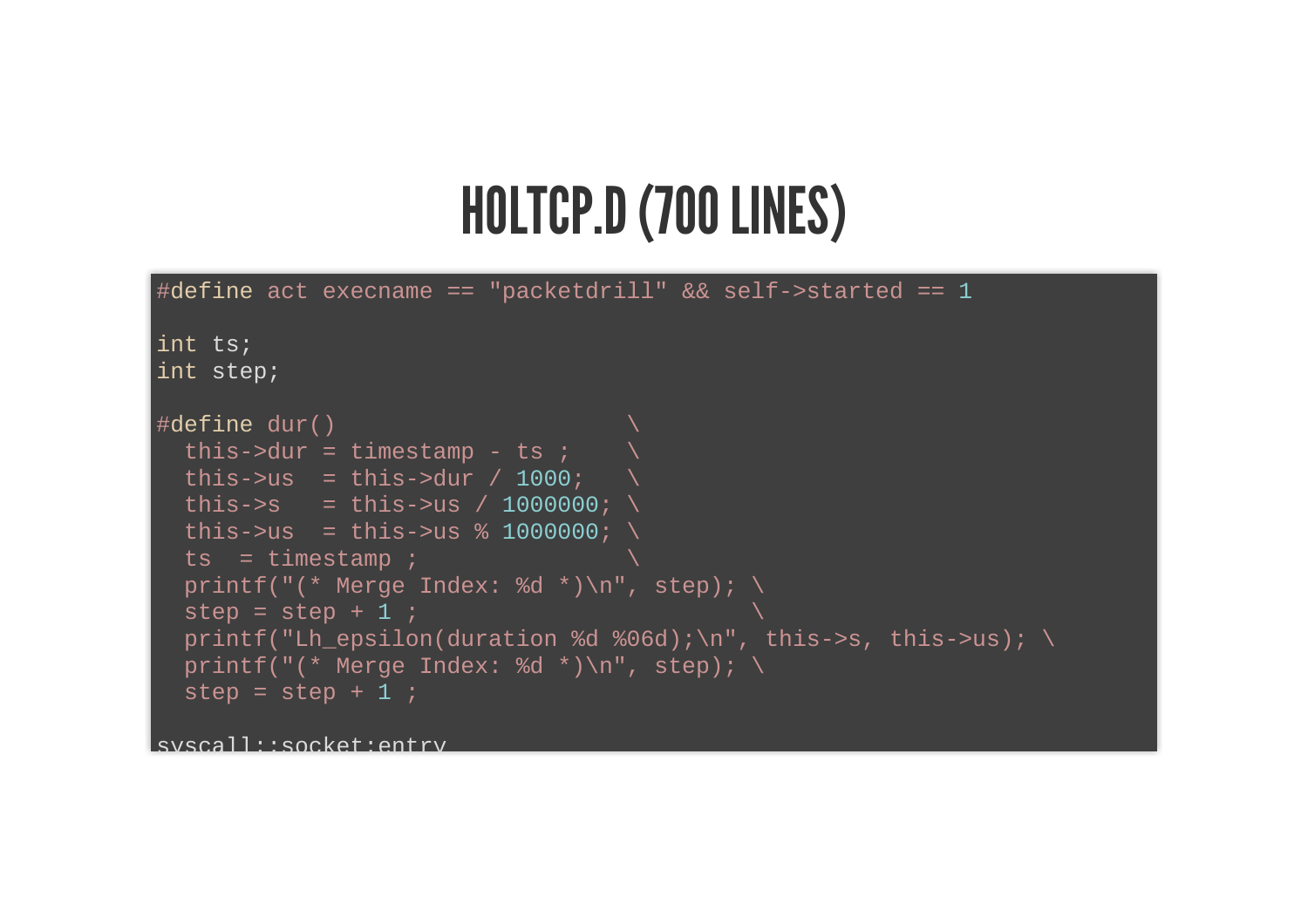#### RCV-SYN-WITHOUT-DATA-CLOSED-IPV4.PKT.TRACE

```
(* HOST *)
initial_host (IP 192 168 0 1) (TID 19494) (FreeBSD_4_6_RELEASE) F [( NONE
 * TSOH*)
   (* BEGIN *)
   (* BASETIME *)
abstime 1493299013 650354405
   (* EMITESAB *)
  Merge Index: 0 *)
Lh_epsilon(duration 0 000112);
  (* Merge Index: 1 *)
Lh_call(TID 19494, socket(SOCK_STREAM));
   (* Merge Index: 2 *)
Lh_epsilon(duration 0 000015);
(* Merge Index: 3 *)Lh_return(TID 19494, OK(FD 8));
  Merge Index: 4 \star )
Lh_epsilon(duration 0 000031);
   Merge Index: 5
```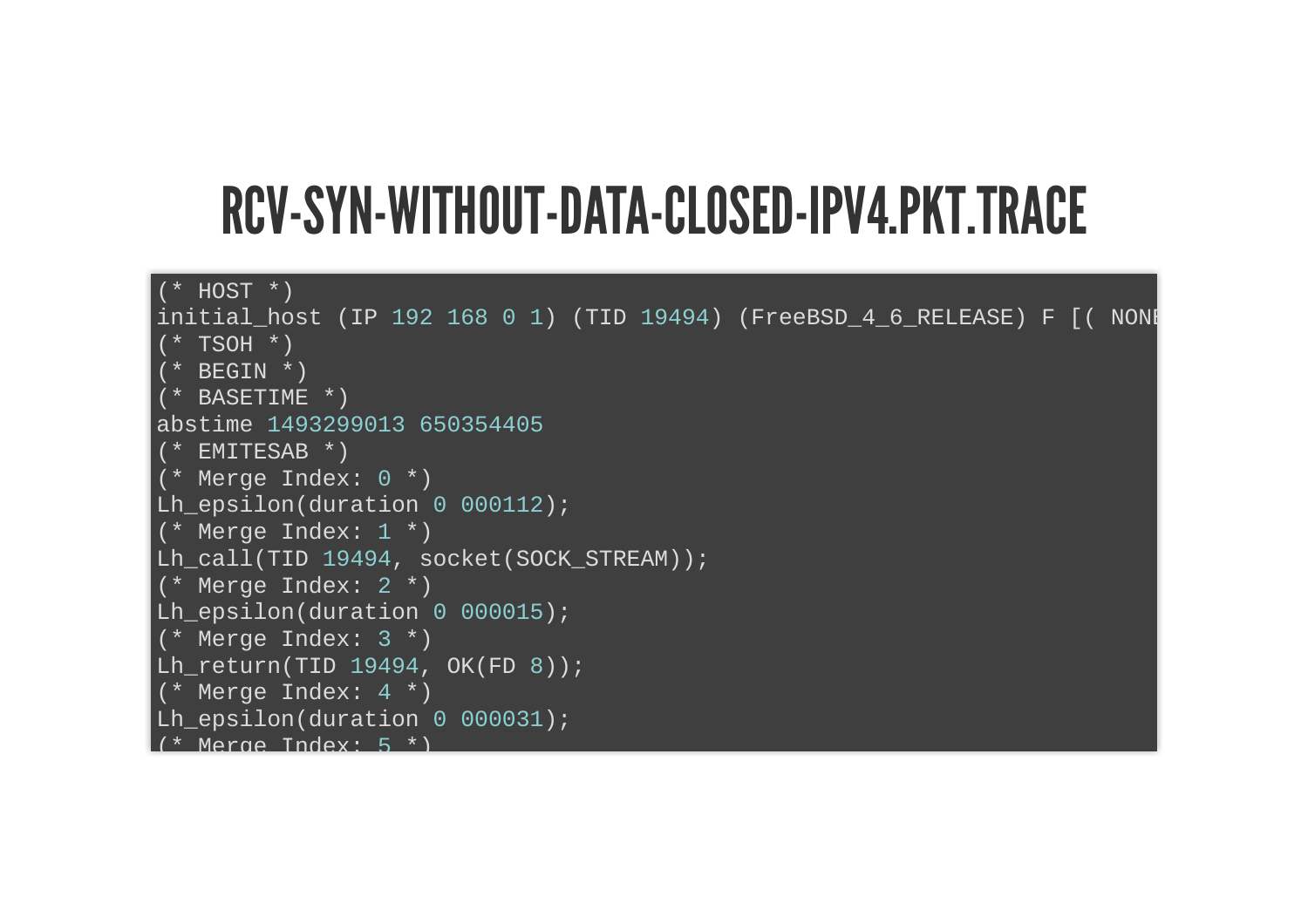#### RCV-SYN-WITHOUT-DATA-CLOSED-IPV4.PKT.TRACE.PDF

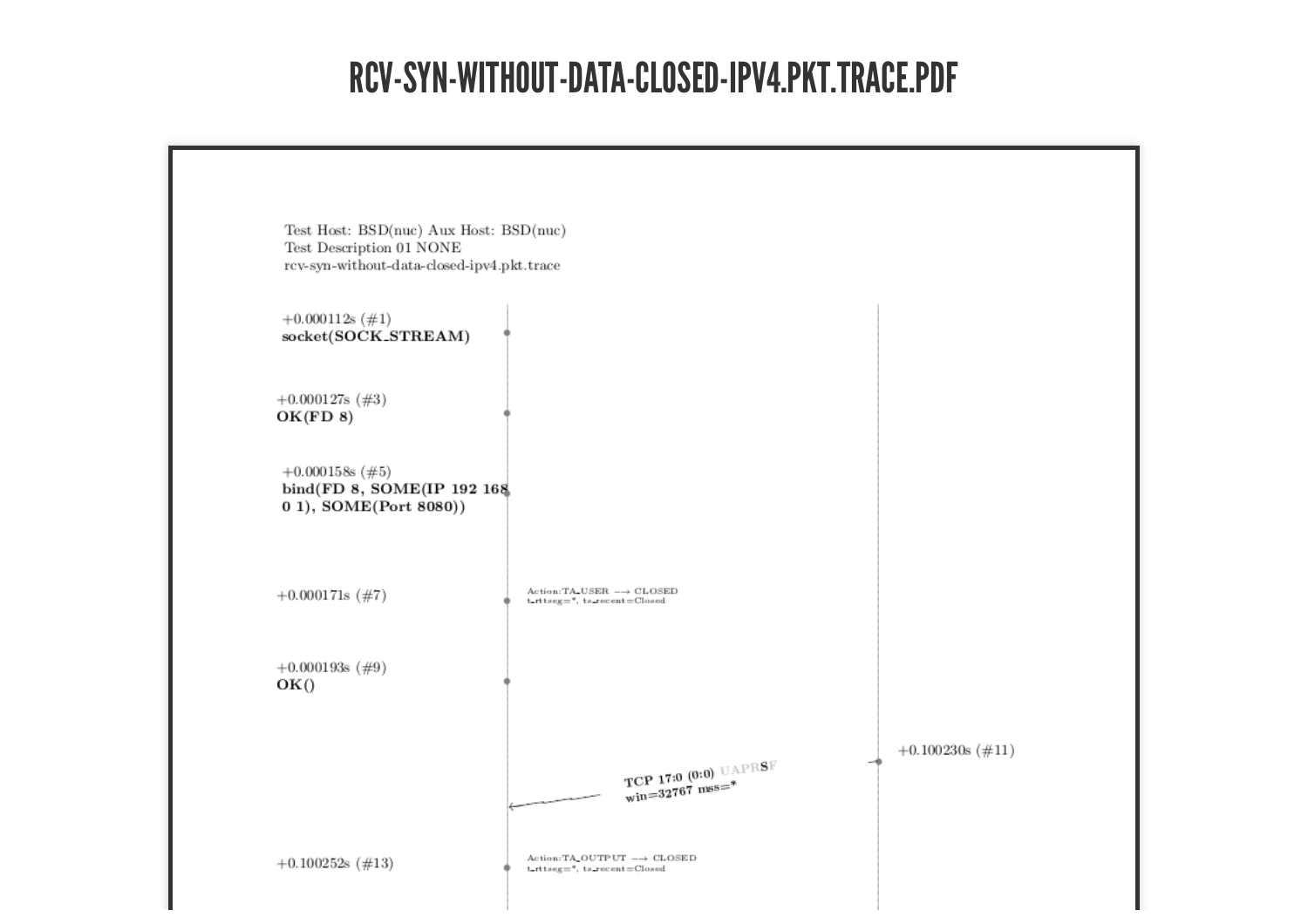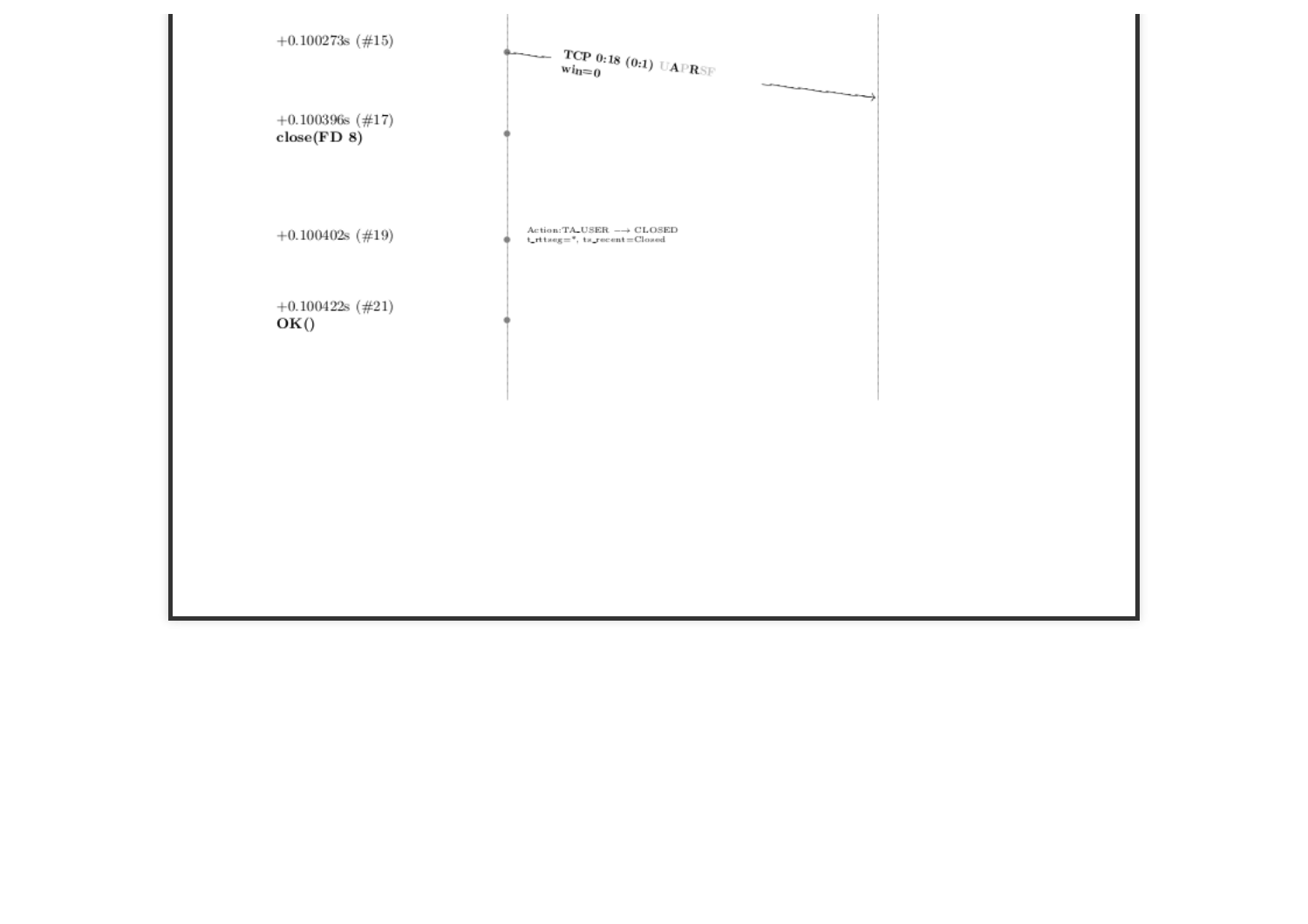#### **HOL Trace: rcv-syn-without-data-closed-ipv4.pkt.trace**

[Show/hide variables and constraints.]

```
==Working on trace file rcv-syn-without-data-closed-ipv4.pkt.trace [plain] [ps] 
==Date: 2017-10-16 T 17:34:34 Z (Mon)
```

```
(* Test Host: BSD(nuc) Aux Host: BSD(nuc) *)
(* Test Description 01 NONE *)
```
==Simplifying host and labels from disk ... done

==Step 0 at <2017-10-16 T 17:34:35 Z (Mon)> 1508175276: attempting time passage with duration 7 / 62500 CPU time elapsed : 3.172 seconds(unwind: 0.000)

==Successful transition of epsilon\_1

```
==Step 1 at <2017-10-16 T 17:34:38 Z (Mon)> 1508175278:
Lh call (TID 19494, socket SOCK STREAM)
initial: 0.010s (#poss: 6)
=Attempting socket 1 -- pre host -- post host -- phase2 -- ctxtclean
CPU time elapsed : \overline{0.519} seconds (unwind: \overline{0.000})
Label #calls real user system gc
```
==Successful transition of socket\_1

```
==Step 2 at <2017-10-16 T 17:34:39 Z (Mon)> 1508175279:
  attempting time passage with duration 3 / 200000
CPU time elapsed : 4.227 seconds(unwind: 0.000)
```

```
==Successful transition of epsilon_1
```
==Step 3 at <2017-10-16 T 17:34:43 Z (Mon)> 1508175284: Lh return (TID 19494,TL err (OK (TL fd  $(FD 8))$ )) initial: 0.010s (#poss: 2) ==Attempting return\_1 -- pre\_host -- post\_host -- phase2 -- ctxtclean CPU time elapsed :  $\overline{0.292}$  seconds (unwind:  $0.000$ ) Label #calls real user system gc

```
==Successful transition of return_1
```
==Step 4 at <2017-10-16 T 17:34:43 Z (Mon)> 1508175284:

 $\left\| \cdot \right\|$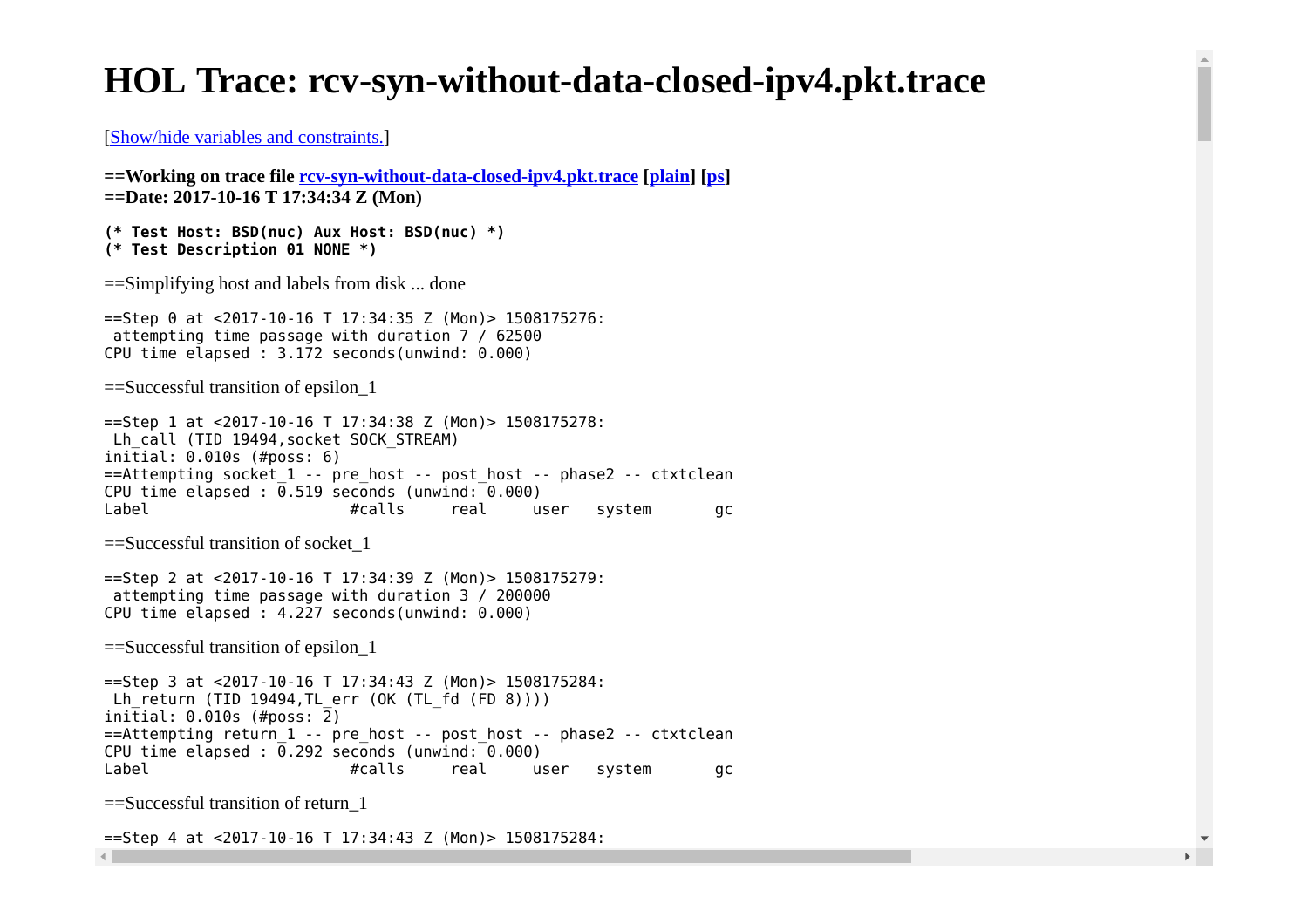## ONGOING WORK

- More tests
- Validating more stacks
- More features in model (congestion control, SACK)
- TCP/IP implementation in OCaml
- Test coverage: model and stacks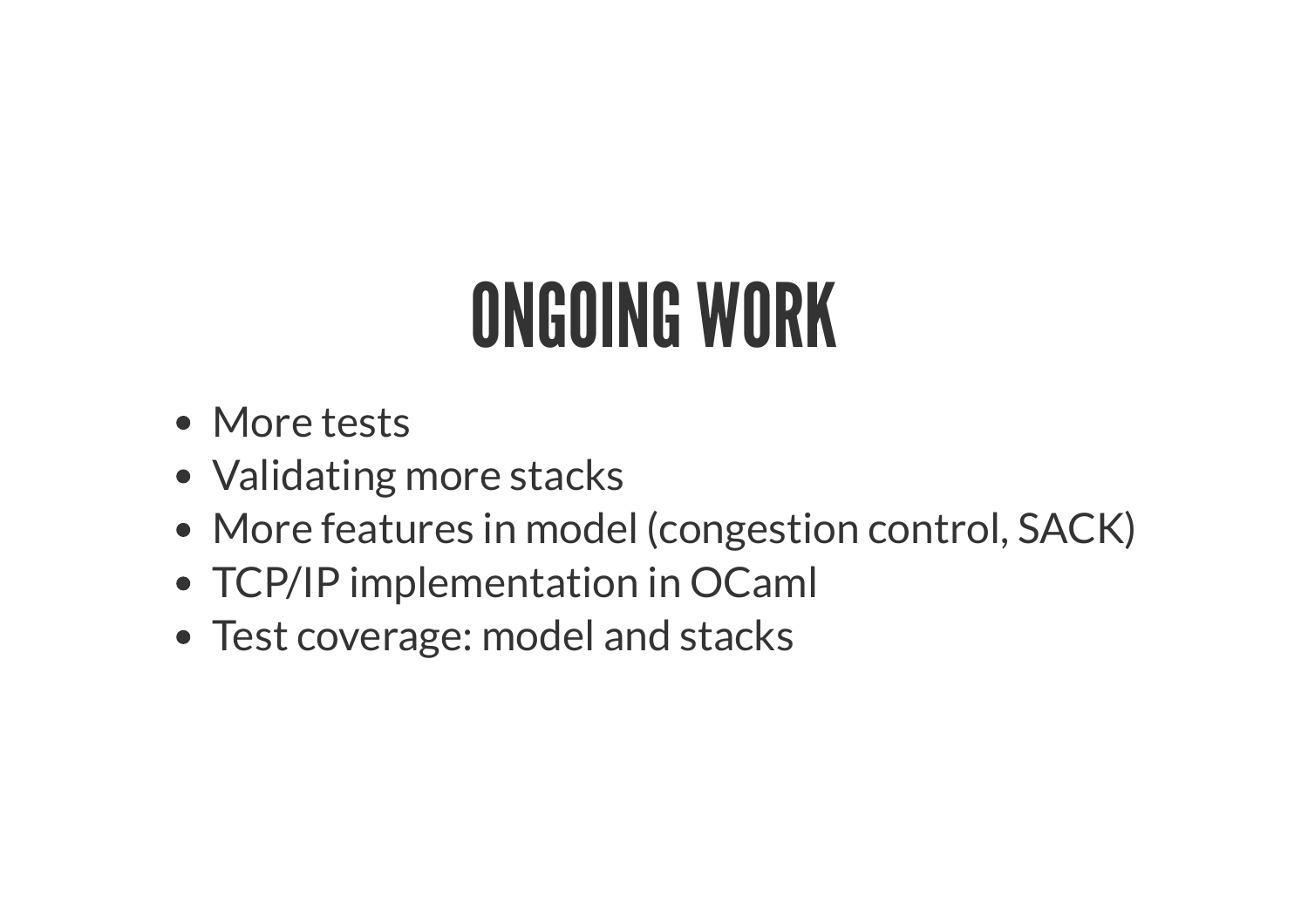# RESULTS

- Roughly 3 dozen anomalies in FreeBSD implementation (2005)
	- see Section 9

<http://www.cl.cam.ac.uk/~pes20/Netsem/tr.pdf>

- Slowly re-checking and fixing upstream
- Revival of HOL model lead to various rule fixes
- Enhanced state machine diagram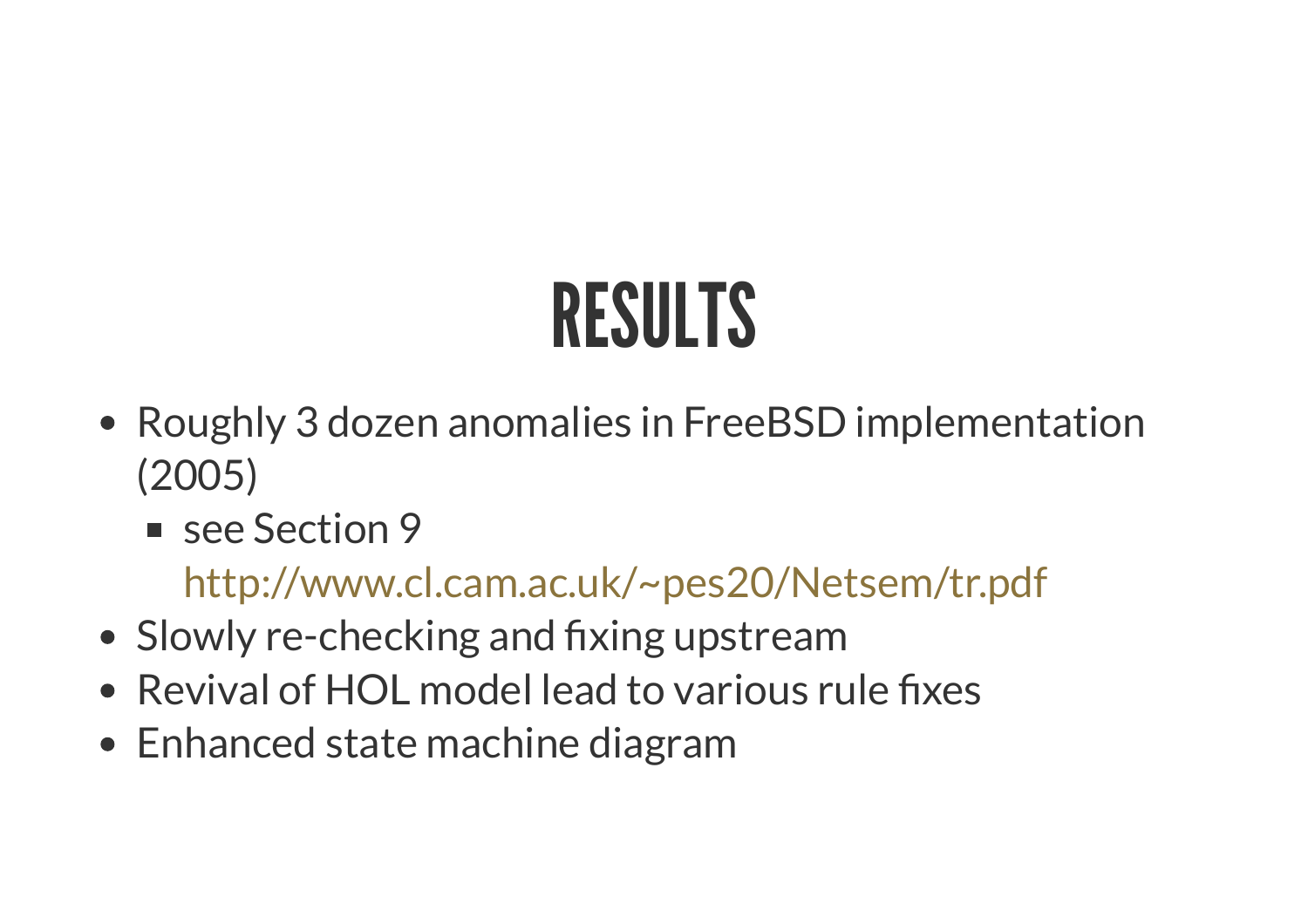#### A8: RESPONSE TO SYN, FIN SEGMENTS.

*In the SYN SENT state, it is possible to receive a FIN along with the required SYN. In the case of a SYN, FIN , ACK being received, BSD will ACK both the SYN and the FIN , moving into CLOSE\_WAIT , which is perfectly reasonable behaviour. If, however, a SYN, FIN segment is received (a simultaneous open), BSD incorrectly bypasses the SYN\_RECEIVED state and moves directly into CLOSE WAIT without waiting for our SYN to be acknowledged. See deliver\_in\_2, deliver\_in\_3.*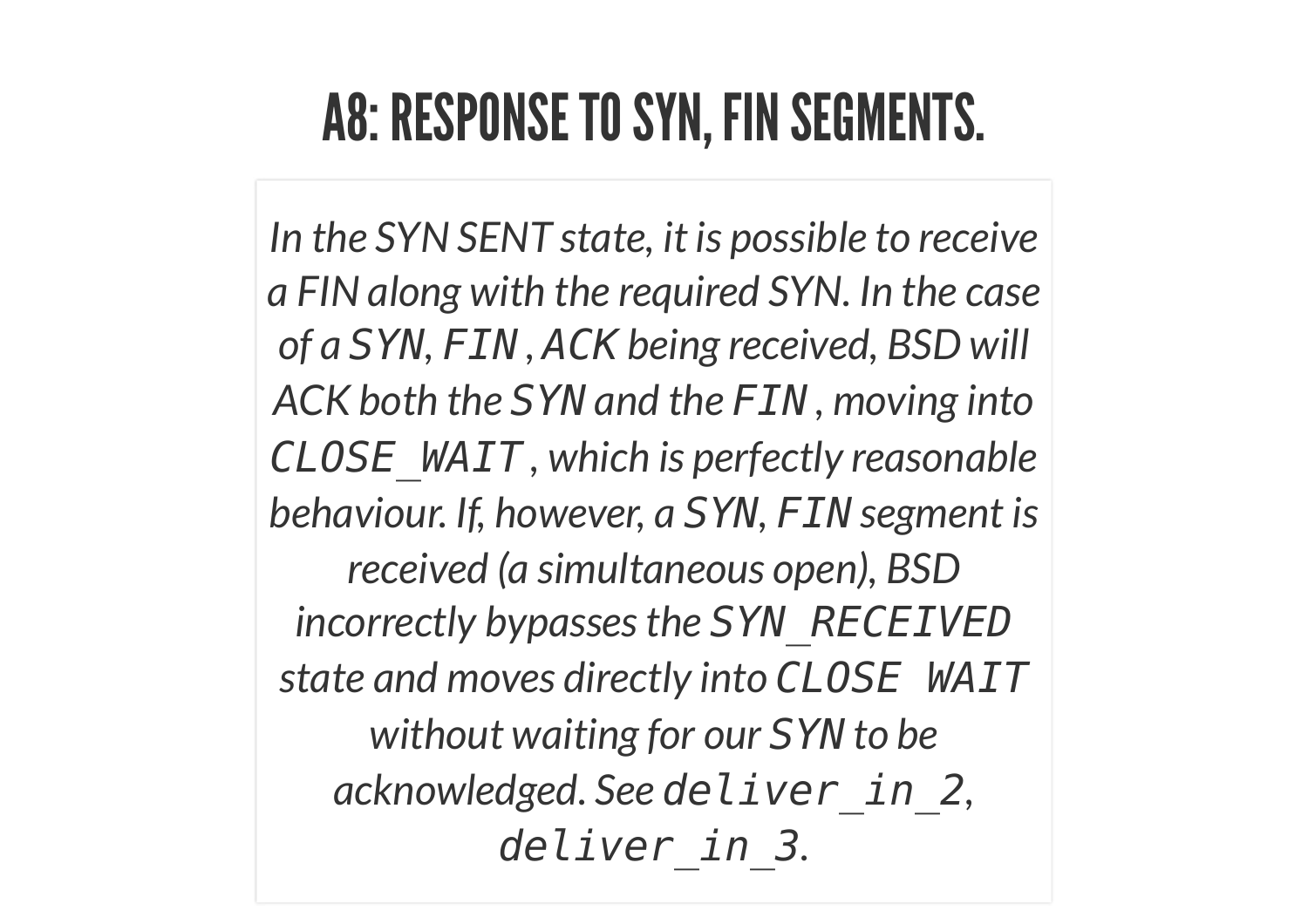#### A10: WINDOW OF NO RTT CACHE UPDATES

*After 2^32 packets, there is a 16 packet window during which time, if the TCP connection is closed, the RTT values will not be cached in the routing table entry. Thisis* **because** of an overflow/wraparound problem *in t\_rttupdated. Impact: Very rarely, after the closure of 1 in 2^28 connections, the round-trip time estimator will be less accurate that it might be, adversely affecting the performance of a subsequent connection.*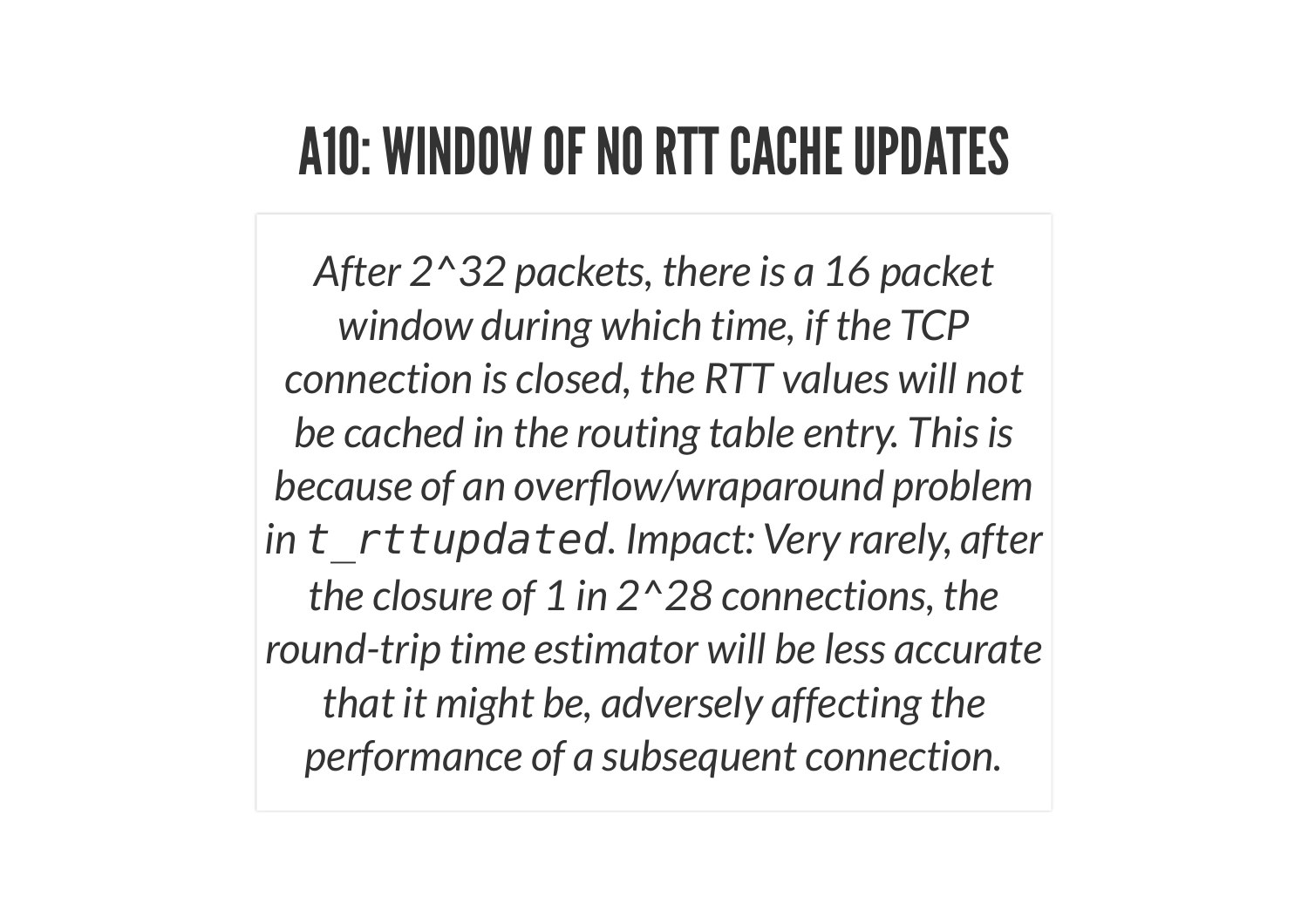#### **TCP STATE MACHINE**

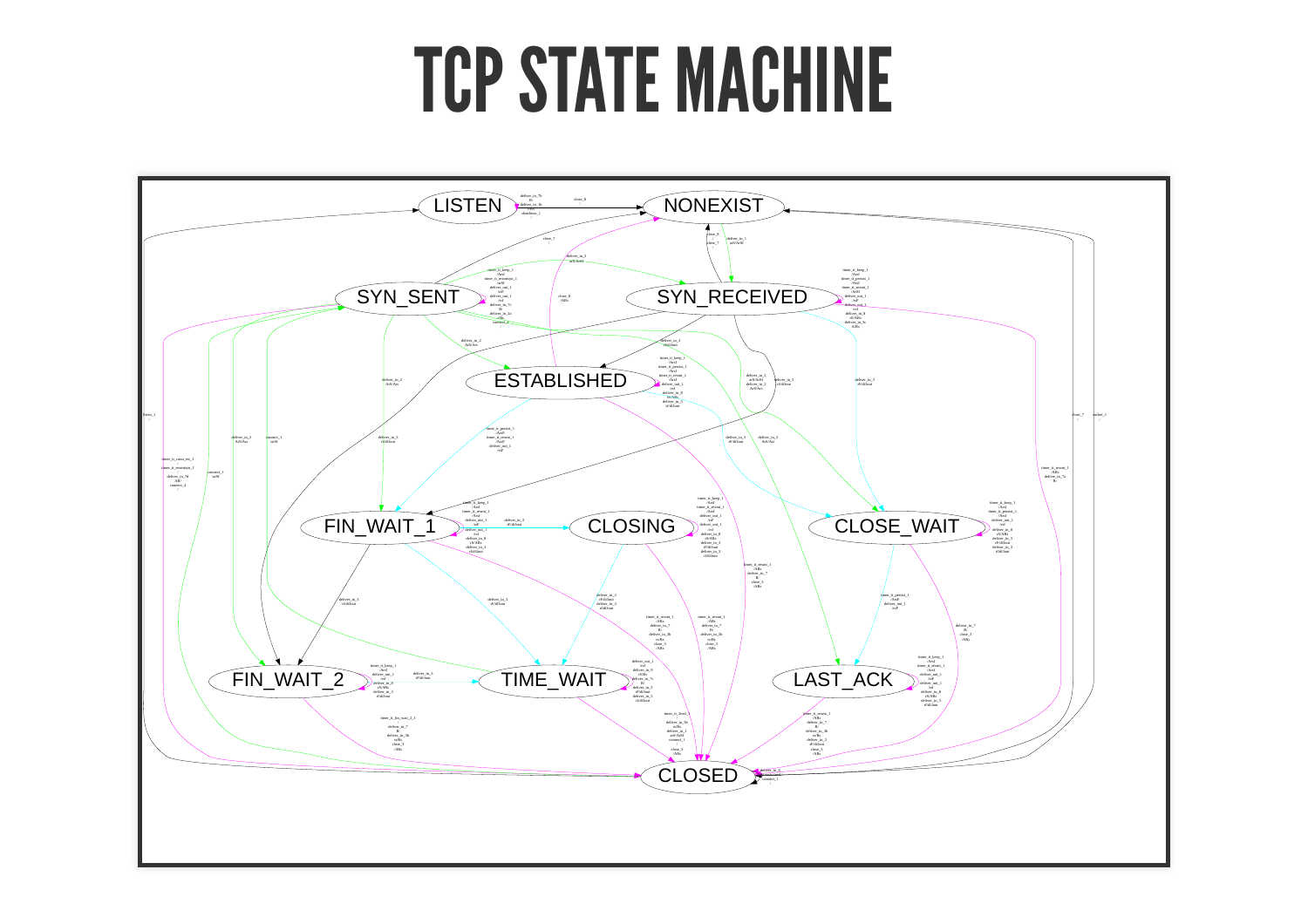#### STEVENS STATE MACHINE

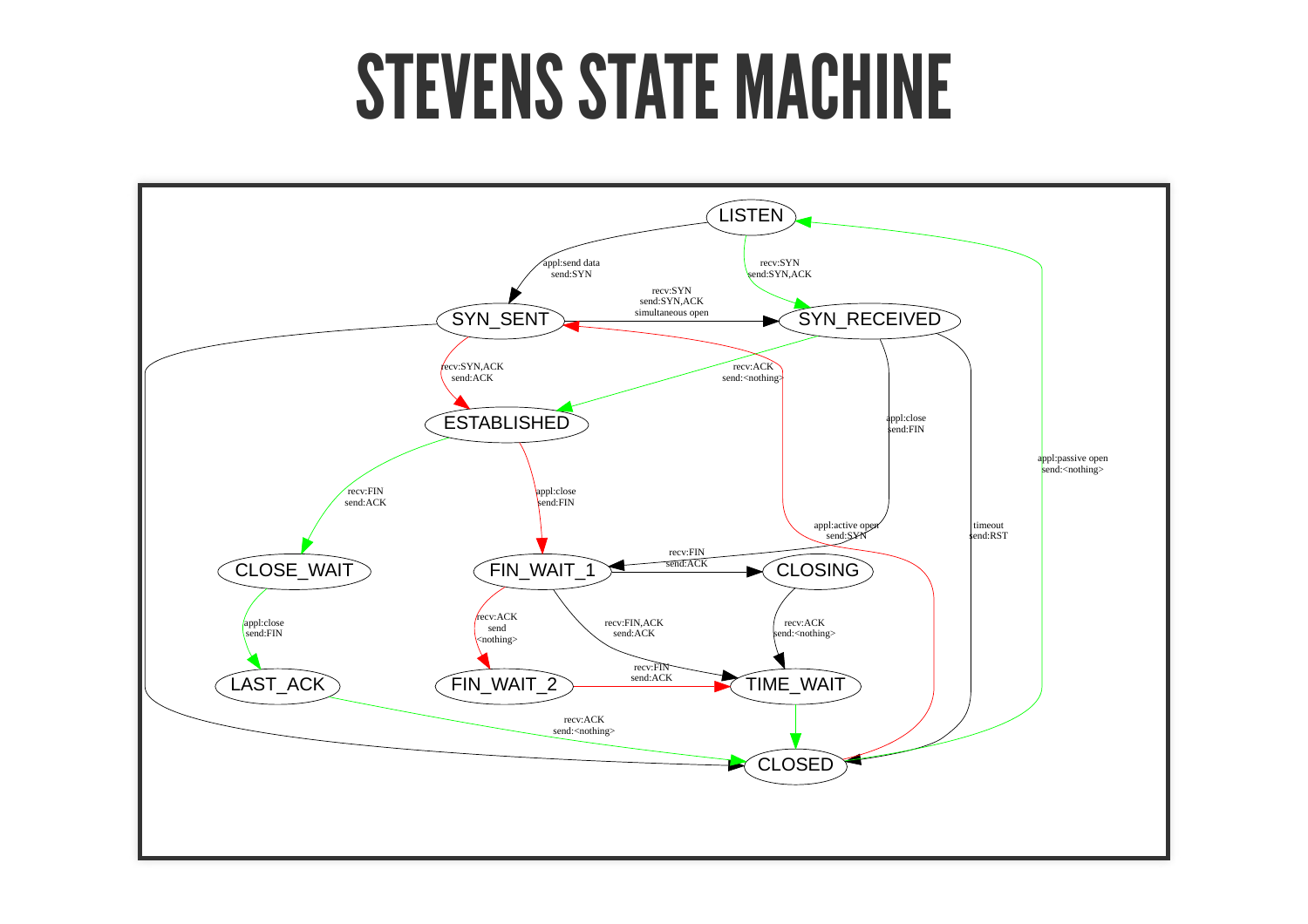## CONCLUSION

- Formalising real-world protocols is possible, but lots of work
- Artifacts include a readable specification with typesetted transition rules
- Discovered various subtle bugs
- Coverage of test suite
- Interested in testing your TCP stack: get instrumentation ready!
- JACM draft

<http://www.cl.cam.ac.uk/~pes20/Netsem/paper3.pdf>

Advertisement: